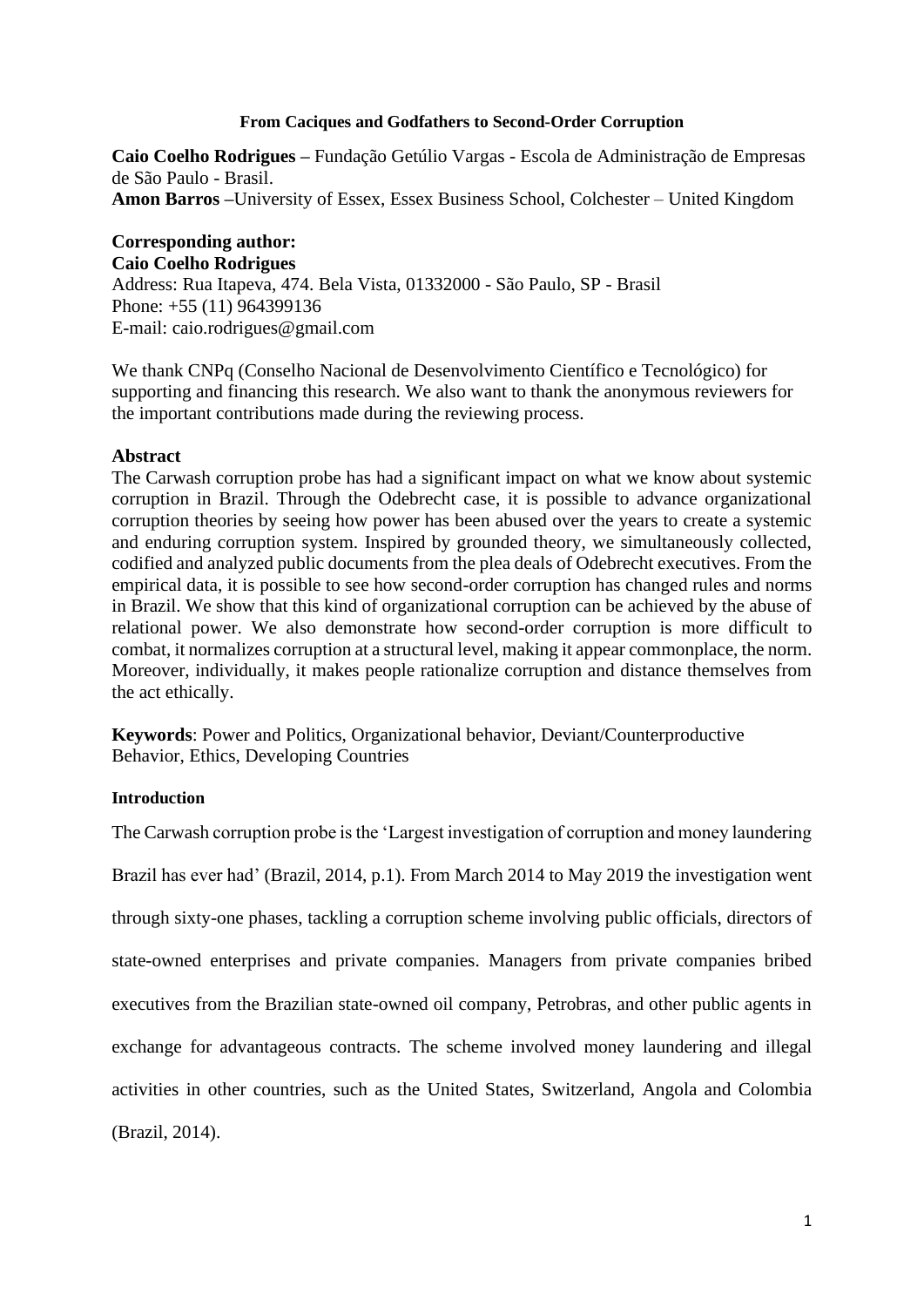Odebrecht was the largest private construction company involved. We analyze judicial documents from the investigation and the legal process to understand the relationship between Odebrecht and the Brazilian state. However, we do not consider the veracity of the crimes committed but investigate how the corrupt actors see the corruption process. In this sense, we do not judge or attribute crimes to the collaborators or to the people cited by them. Also, we only analyzed collaborations that were homologated by the Brazilian Supreme Court. However, their description of the company strategy and their perception of the corruption phenomena can enlighten corruption theory and show a glimpse of how corruption works inside an organization. We argue that the use of the collaborations, even though they are interested discourses, allow us to get information directly from corruption agents, which is known to be difficult in the fieldwork of corruption researches (Jancsics & Jávor, 2012).

Lange (2008) argues that corruption studies often focus only on the individual or structural features of illegal activities. However, it is still necessary to develop a comprehensive view of corruption (Nielsen, 2003; Yu, Kang, & Rhodes, 2018). Zyglidopoulos (2016) defines secondorder corruption as individuals abusing their power to change norms for their benefit. Nonetheless, the power to change rules does not depend only on position or authority, but on relationships with others. With this in mind, we build upon second-order corruption theory by identifying that the powers being abused in the corruption cases are relational (Fleming & Spicer, 2014).

Frequently, organizations are unwilling to open their doors to researchers of corruption due to the illegal nature of these activities. Thus, reliable data on corruption is hard to find, especially considering that corruption agents are producers of those data (Arellano-Gault, 2019; Campbell & Göritz, 2014; Nielsen, 2003). While second-order corruption is well defined in the literature, there is still room for development. We look at what kind of power is abused to change norms and how this perpetuates misbehavior and corruption (Graaf, 2007; Zyglidopoulos, Hirsch,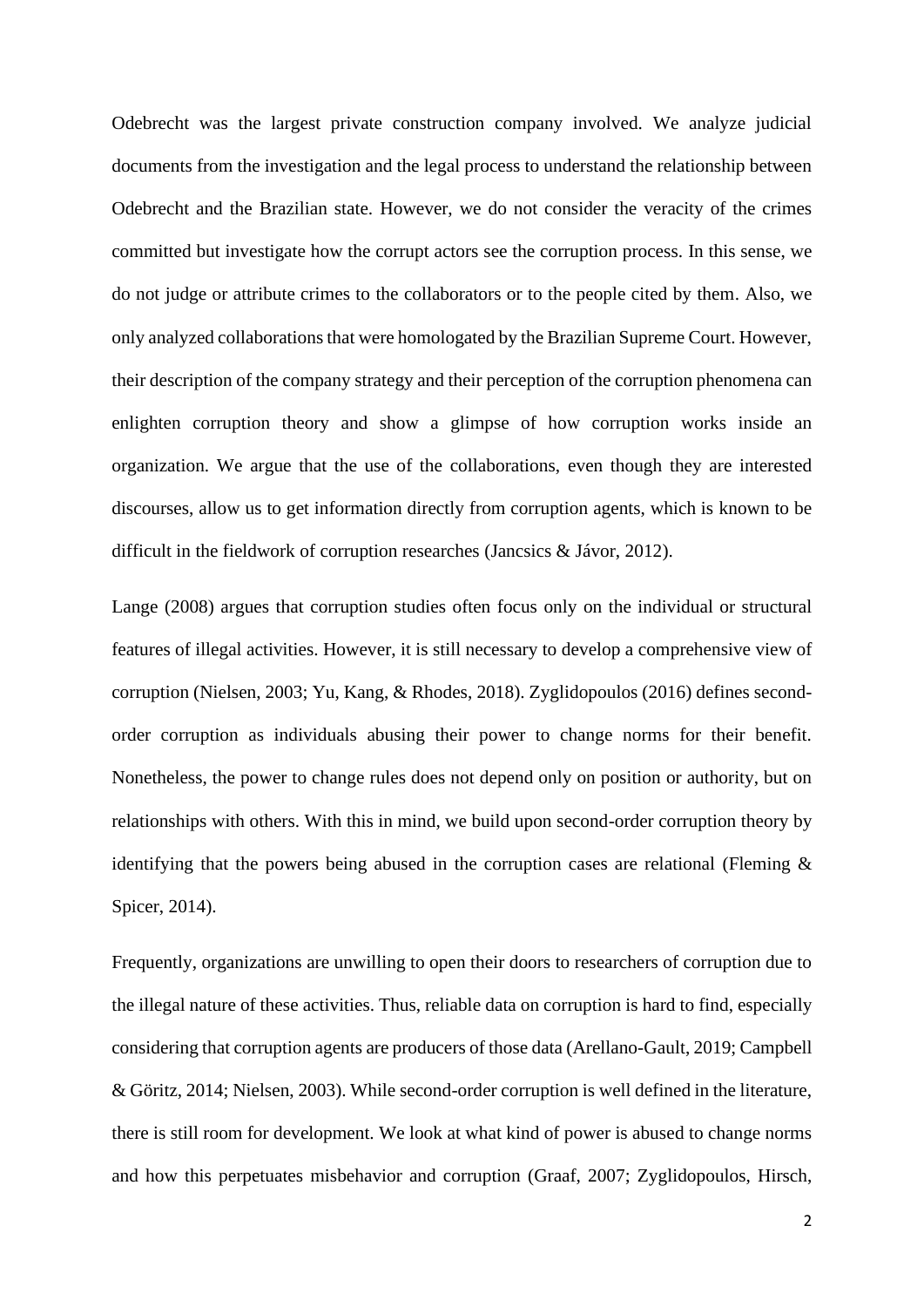Martin de Holan, & Phillips, 2017). Using qualitative methodology, we identify the role of agents who occupied two key positions in the relationship between the Brazilian state and Odebrecht. On the state side, officials and politicians were the 'political chiefs' (*caciques<sup>1</sup> )*. On the company side, managers who have an established relationship with politicians are called 'godfathers'.

We highlight that the relationships between godfathers and *caciques* are central to understanding how second-order corruption takes place, creating and changing norms in their favor. People who occupy those positions have a considerable level of the individual agency; however, their position among various relationships with political parties, other businesses, and public officials also binds them. The abuse of this relational power is at the core of secondorder corruption. From their position, one can trace a network of personal bonds between public and private agents. They exchange access to power and favors for campaign donations and other forms of bribery that evolve into second-order corruption. Changes in norms and rules for their benefit also have the normalization and rationalization of corruption as both structural and individual consequences, respectively.

Most definitions of corruption highlight the fact that agents in positions of power seek personal gain (Anand, Ashforth, & Joshi, 2004). However, our study shows that *caciques*, or political chiefs, and godfathers had a more nuanced and complex relationship. They sometimes seek personal profit, but at the same time, they always looked after the interests of their organizations, especially those of the company and the political party but also their informal network of operatives. It is not enough to understand their actions by focusing only on their individual gain. It is also necessary to take how they collectively profit from violating rules (Palmer & Maher, 2006), taking into account the change in organizational and state norms.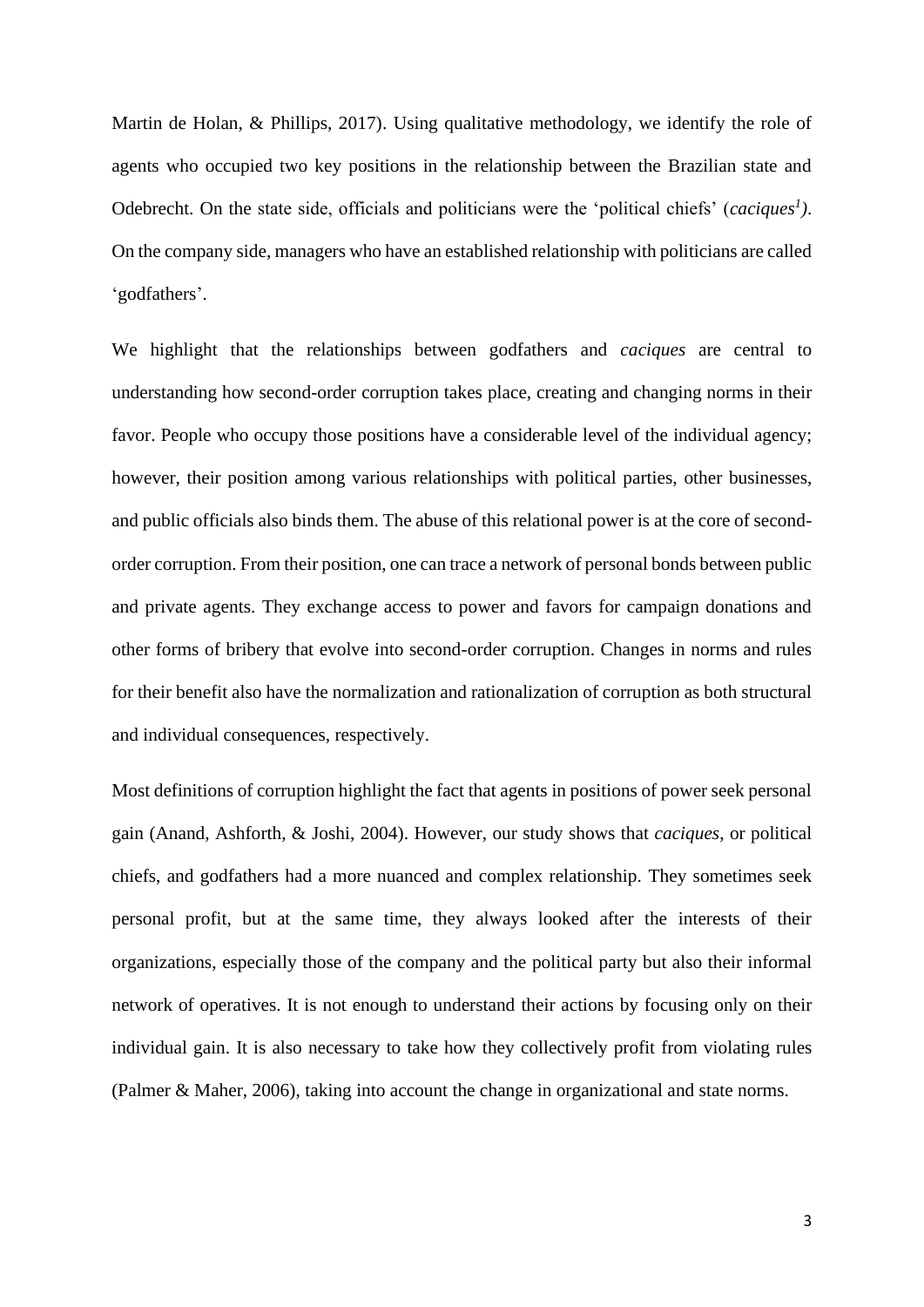We reveal that second-order corruption is created by personal relationships that form a network which allows power to be abused. We discuss power in the management literature, social exchange and its relationship with corruption. Sequentially we present our methodology inspired on grounded theory and analyze the data we gathered to develop the theoretical advancement, making propositions based on our findings with a case study of Odebrecht. Finally, we present our conclusions, limitations, and ideas for future research.

## **Power by structure and social exchange**

Following Zyglidopoulos' (2016) definition of second-order corruption, we look at the concept of power and how it relates to the corrupt practices which abuse it. For our purposes 'Power is having the discretion and the means to asymmetrically enforce one's will over entities' (Sturm & Antonakis, 2015, p.139). Power is also related to dependencies in human relations, whether structural or individual (Morgan, 1986).

Pagès, Gaulejac, Bonetti, & Descendre (1998) show that organizational practices went from a traditional system of personal exploitation to a dynamic in which the organization, through its structure, culture, and practice, became a source of domination and a holder of power. Organizations are structures that support those positions of power. However, individuals are actors with the power of agency (Clegg, 1989). Thus, it is necessary to acknowledge the existence of power beyond positions of authority and within human institutions. We seek to explain how power and its abuse enables acts of corruption.

Power can influence actions and will (Lukes, 1974). Organizational structures and individual power have a dialectical relationship (Lukes, 1974). However, the capacity to exert power is influenced by the position occupied within a structure and its network of connections. Therefore, this type of power only exists in a given relationship inside organizational structures (Clegg, 1989).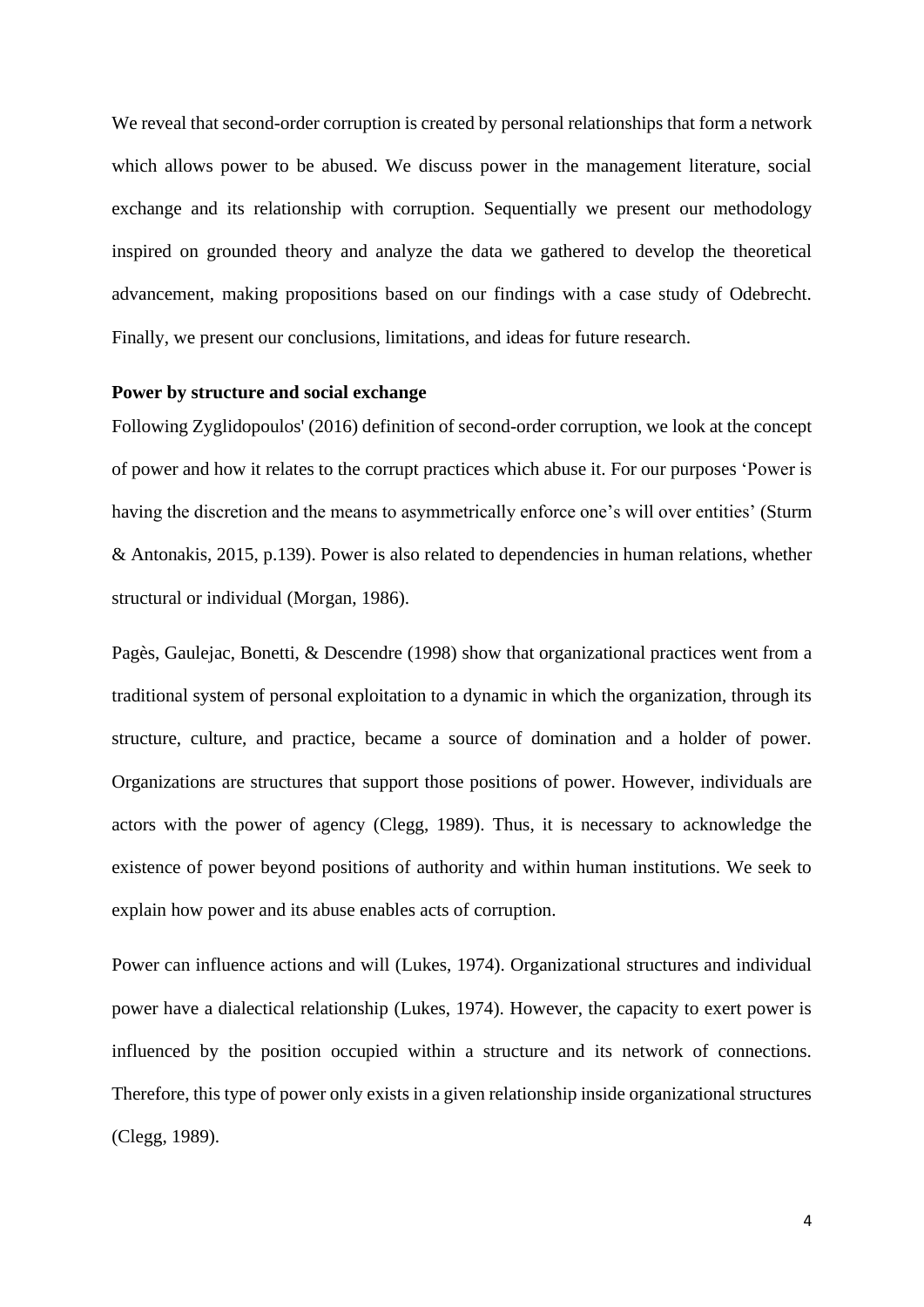Once power is exerted, it is manifested through rules and domination, reaching social structures and individual actions (Backhouse, Hsu, & Silva, 2006; Davenport & Leitch, 2005). This contingent approach is similar to the process of how corruption becomes a norm and changes rules for private benefit. Once second-order corruption is in place, new rules are created and corruption starts to be normalized, the same way that power can be observed in social structures (Nelson, 2017; Zyglidopoulos, 2016).

Fleming and Spicer (2014) identify four facets of power. (1) The coercive form makes someone do what would not be done if there were no power relationship. (2) The manipulation facet is composed of rules and norms constructed in the face of the performance of power. (3) Domination consists of the construction of ideological and dominant views. Finally, (4) subjectivation is the change of self, identity, and emotion. Each of these can be seen in the sites of organizational power (within, through, over and against organizations). The power within organizations is exerted in the formal limits of influence and capacity of organizational change. Power through organizations occurs when the organization is used for certain interests. Power over organizations is identified as a situation in which one has power or control over an entire organization. Finally, power against organizations is identified as attempts to threaten the organizational *status quo* (Fleming & Spicer, 2014).

The power of manipulation is specifically related to rules and norms (Fleming & Spicer, 2014). Sturm and Antonakis (2015) develop a model of interpersonal power in which individual, group, organizational and country factors serve as moderators to the use of power to harmful outcomes. The authors suggest that researchers should focus on the study of different types of power, its psychological aspects, and institutional underpinnings. We approach those aspects with an empirical study and look at the interpersonal power with that multilevel approach. In this sense, the individual power of an agent may be accessed by other agents.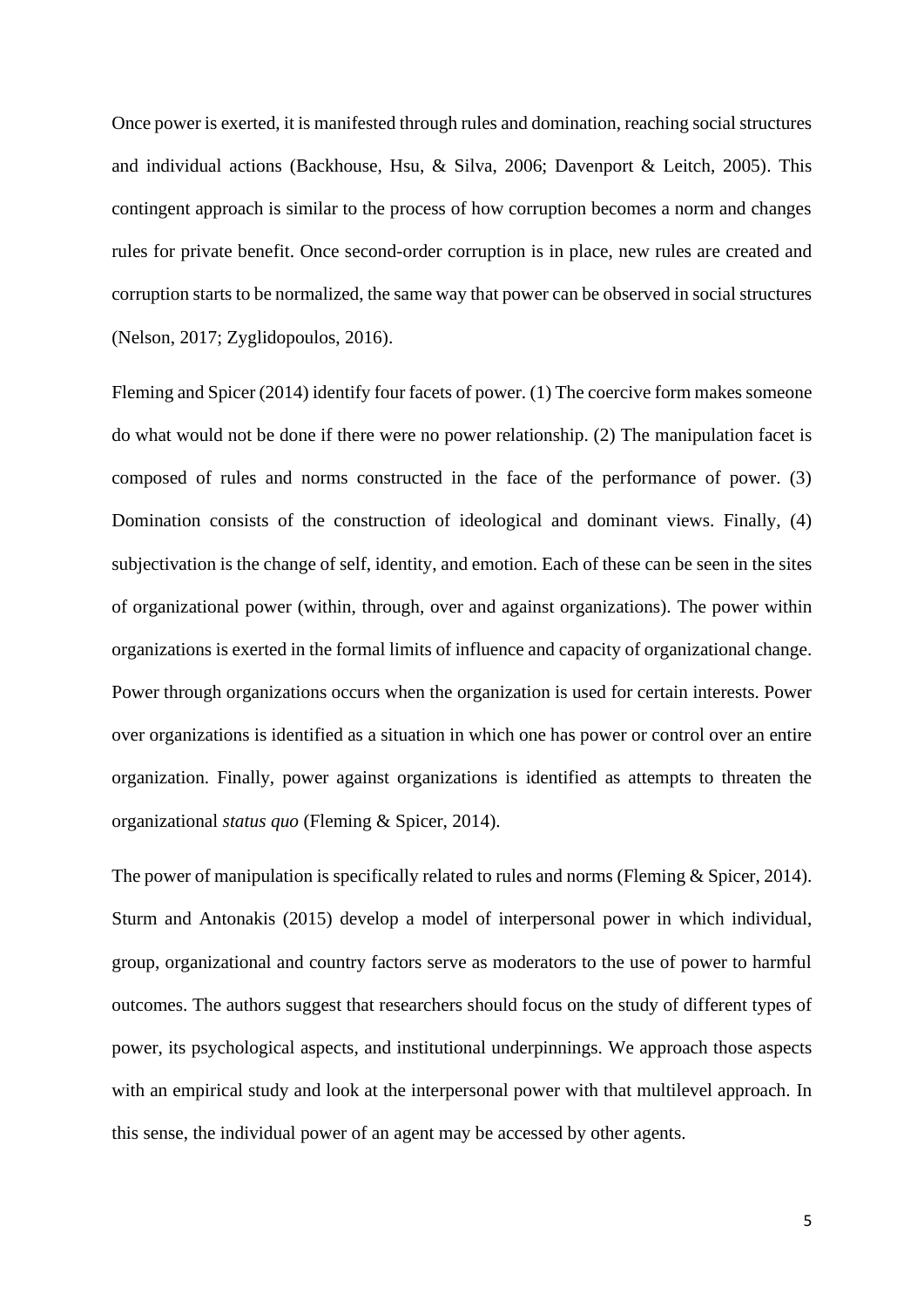From these two frameworks, we can investigate political and organizational power from an individual perspective. Political chiefs and executives had their respective power given through their position in the structure. Executives have coercive power over their subordinates, manipulate rules inside the organization, and create or disseminate culture as leaders. Corruption becomes normalized inside the organization when middle and low levels accept it (Jávor & Jancsics, 2013). This idea is well conceptualized in the assumption that corruption is socially constructed (Warburton, 2013). Therefore, it grows within a network through interaction between individuals (Kim & Lee, 2019).

Political chiefs also have individual power due to their position in political party structures and their role in the distribution of campaign donations; also, the ideology of the party moves the group towards their goal. While both political chiefs and executives have personal power within their organizations, their relationship is complementary, that is, they can use the position of other for personal or organizational gain. In other words, executives have the ability to choose and deliver contracts in the interest of politicians and they could make campaign donations and bribes, thereby ensuring influence over the next election (Aggarwal, Meschke, & Wang, 2012). Political chiefs, from their end, could hand out contracts and adjust norms to benefit the company (Reeves-Latour & Morselli, 2017). Those are complementary powers to be abused and exchanged in a corrupt relationship.

The asymmetry of power between organizations has been studied in business-to-business relationships (Nyaga, Lynch, Marshall, & Ambrose, 2013). However, we aim to contribute by highlighting the aspects of power that individuals can abuse. In that sense, we look at how individuals in positions of power and their relationships can change norms and rules to their benefit. So, we define relational power as the ability to access and use the power of another person through a symmetrical relationship. Note that both agents have different powers and they can exchange them through their mutually beneficial relationship.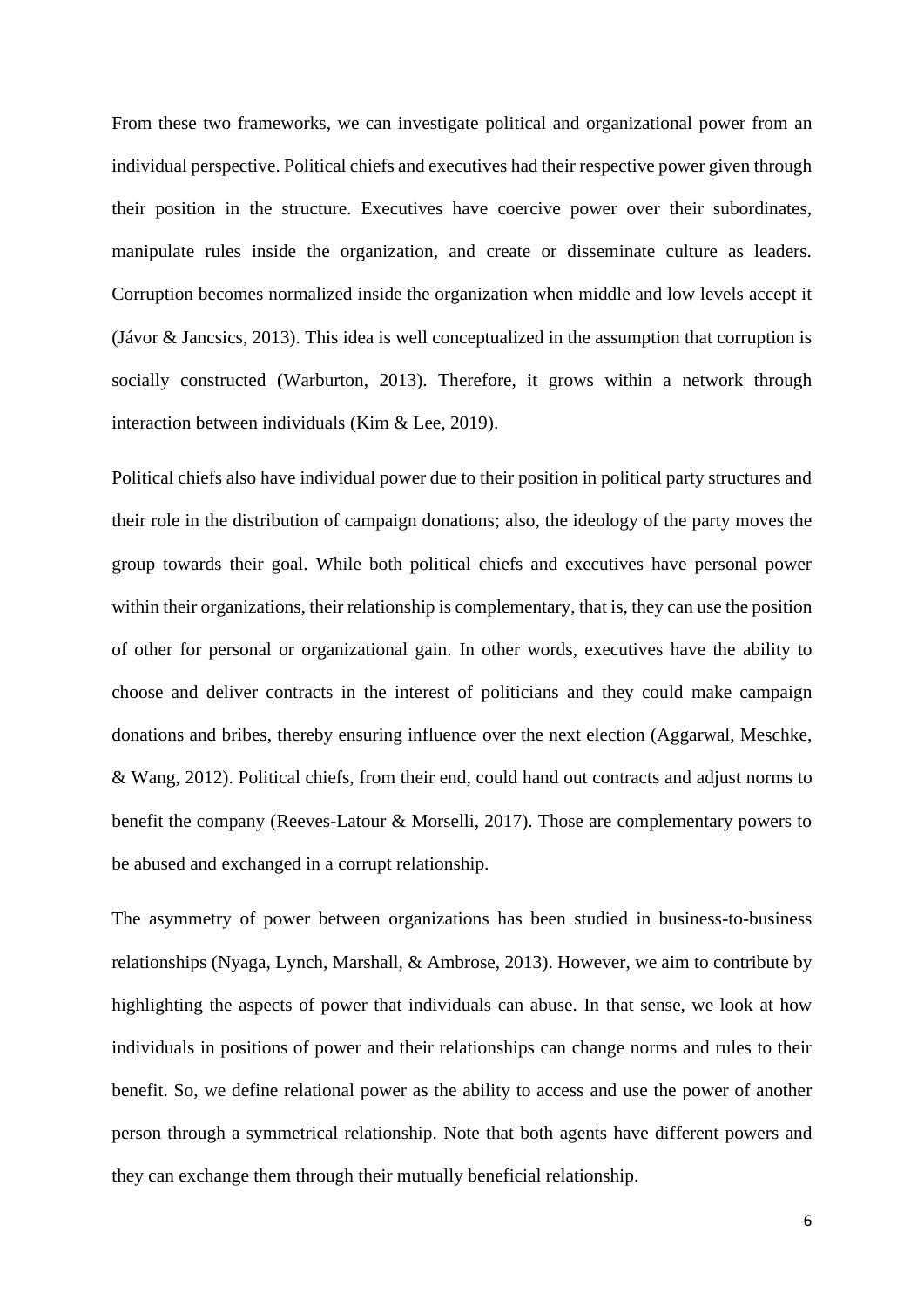Power is in relationships between individuals as well as in systems, structures, ideas, and identities, albeit less perceptible (Pagès et al., 1998). Power can be enacted in many forms inside organizations and to different objectives (Fleming  $\&$  Spicer, 2014). It puts structure, position and agency combined and acts among social relations. We bring the framework of social exchange from Fiske (1992) to help explain the interactions between individuals into relational power examples. By combining Fiske's (1992) model with the model proposed by Fleming and Spicer (2014), we look into individual social interactions and the faces and places of power that emanate from this relational power.

Fiske (1992) proposes that all human interaction can be described as one of four types of sociality. (1) Communal sharing is when people contribute what they can in a pool of resources and get the amount they need without keeping track; such relationship is ideally eternal. (2) Authority ranking is when social interactions occur along hierarchies where the superior has power over the subordinate and at the same time is responsible for the decision making and distribution of resources. (3) Equality matching is when people exchange in equal parts and are always compensated for what they get. Finally, (4) market pricing describes relationships where people obtain access to resources for an accorded price.

Fiske's (1992) model was studied alongside issues of power, especially authority ranking relations (Schubert, 2005). In that sense, most studies deal with hierarchy and positions of authority and the abuse of that authority (e.g., Aguilera & Vadera, 2008; Fath & Kay, 2018; Rosenblatt, 2012). We contribute to a less researched idea that two individuals in powerful positions can have relational dependencies and engage in corruption due to their complementary sources of power (Warburton, 2013). It is true that they coerce, manipulate, dominate or change the identities of others in some of the four organizational places. However, it is the exploitation and abuse of communal sharing, equality matching, and market pricing in the social exchange between two people with different powers that enable that coercion.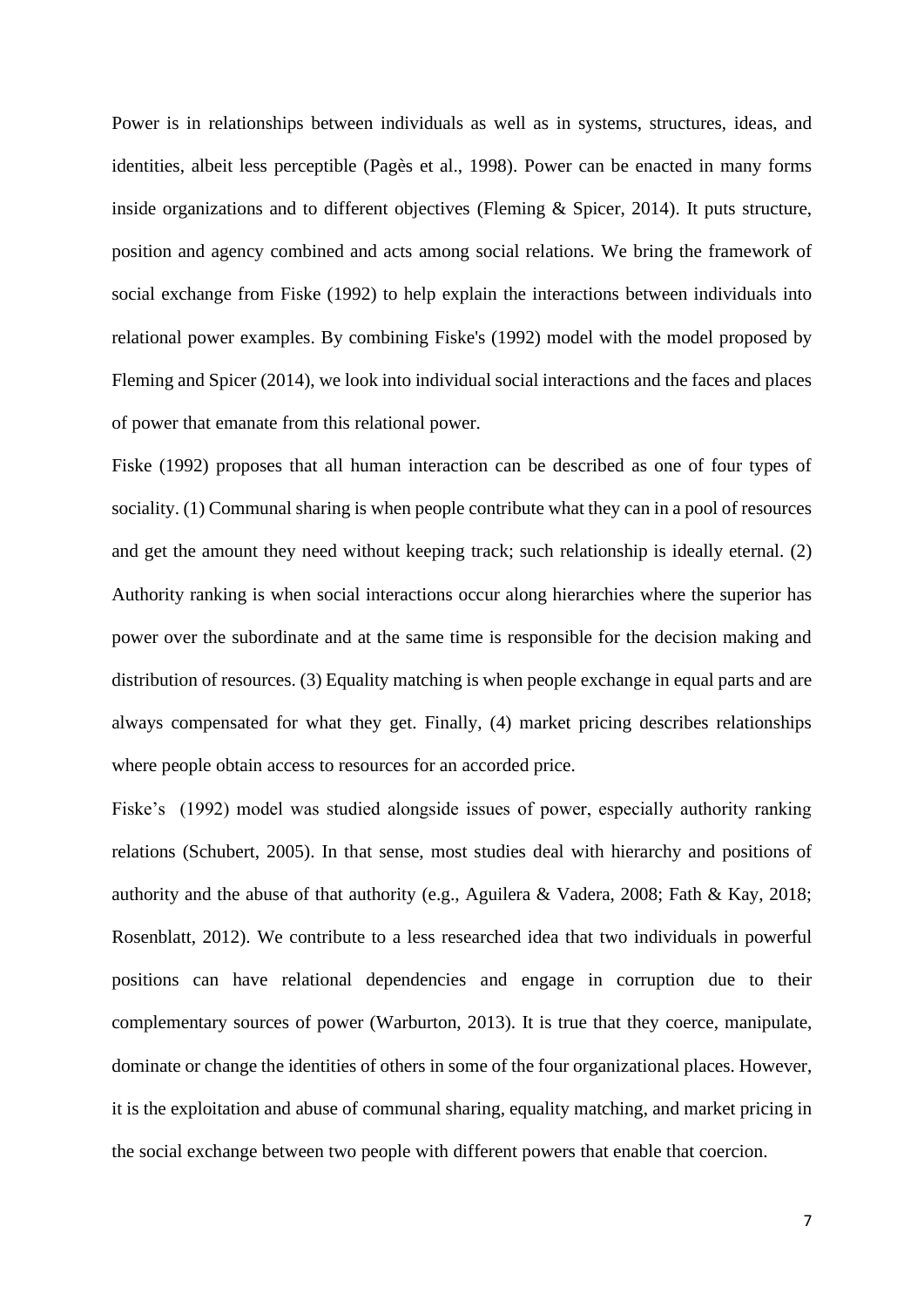By combining both models we can define relational power. Both agents have power given by their own position in the structure. However, their relationship and exchanges create power that has a practical effect both inside and outside the relationship in the form of social interaction, faces and places of power (Fiske, 2004; Fleming & Spicer, 2014; Schubert, Waldzus, & Seibt, 2008). Corruption occurs when this relational power is abused for individual or organizational benefit. That said, it is possible to see how corruption stems from the abuse of power to create norms and rules.

#### **Corruption and abuse of power**

A classic definition of corruption describes it as conduct by a public official that deviates from their roles in pursuit of personal gain. However, this conceptualization only considers the role of public agents (Brei, 1996; Nye, 1967). Corruption emerges from the relationship between public and private agents. It appears when individuals act for personal gain but also to maintain their position inside a larger network, undermining the public good.

An axis from the individual to the structural level can be traced. Pinto, Leana, and Pil (2008) discuss this difference between organizations of corrupt individuals, when the beneficiary is an individual, and corrupt organizations when the beneficiary is the organization itself. Between them, there is a corruption threshold, a point from which combating corruption requires a systemic approach that changes organizational processes (Pinto et al., 2008).

We saw that power develops within relationships between individuals and the structures in which they participate. Corruption is the abuse of this power. In this sense, '[t]he focus on individual and organizational/societal attributes has led researchers to neglect an important additional consideration: relationships among actors' (Brass, Butterfield, & Skaggs, 1998, p.14). This argument also corroborates the multilevel approach focusing on relationships (Moliterno & Mahony, 2011). Corruption is a process that is engaged in by collectives in a network relationship, rather than only individuals (Nielsen, 2003; Palmer & Maher, 2006). The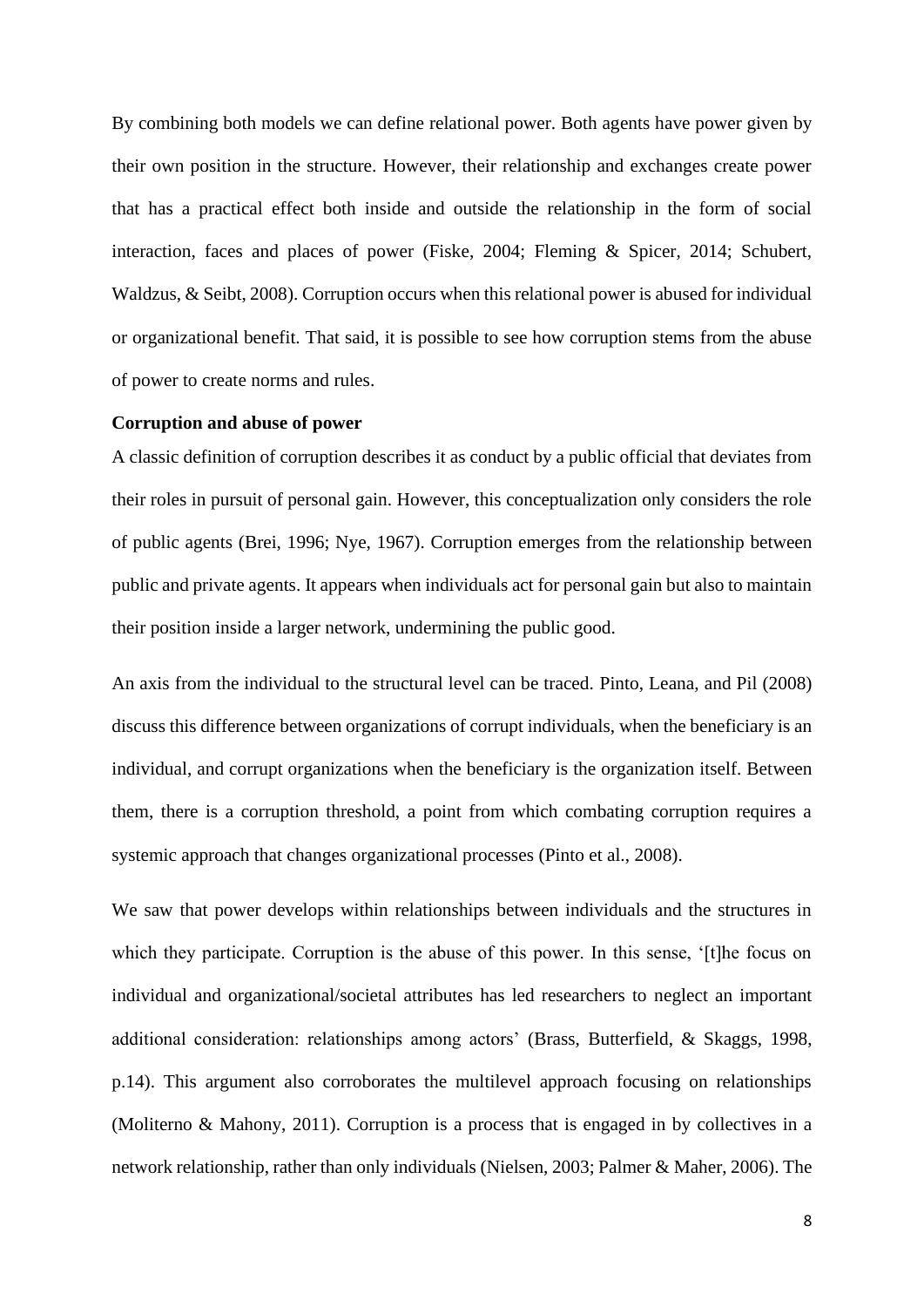multilevel approach aids the study of both the individual and the structural phenomena, in a system of corruption (Jancsics & Jávor, 2012).

In describing the corruption network, it is possible to understand how companies interact with the state and build their systemic relationship. Complex corruption cases are based on the safeguards given by friendship and family ties; they eliminate market competition, a natural form of combating corruption (Husted, 1994). Agents form a corruption network by collusion (Borgatti & Foster, 2003; Brass et al., 1998). The idea of established networks is key to understanding how executives collude with politicians.

This kind of networked corruption can be called cronyism, which is a specific type of corruption where private agents make recurrent payments to public officials, in this case, to change norms in their benefit (Dobos, 2017; Khatri, Tsang, & Begley, 2006). The concept of crony capitalism is well established in Brazil with the idea of personal relationships between executives (Lazzarini, 2011; Reeves-Latour & Morselli, 2017). However, Operation Carwash reveals that this network could involve politicians and create rules in favor of corruption activities (Carazza, 2018; Castro & Ansari, 2017). Therefore, cronyism as exchanges between personal acquaintances develops into second-order corruption in a network system.

This network development of cronyism goes beyond simple transactions of power or resources. Politicians have access to regulatory power and public contracts, while businesspeople have money to make campaign donations and are interested in public contracts. Their social exchanges over time developed into a network of collusion and systemic corruption that goes beyond equality matching, giving them individual and organizational benefits (Fiske, 1992). What may have started as cronyism developed into systemic organizational corruption (Nielsen, 2003; Pinto et al., 2008).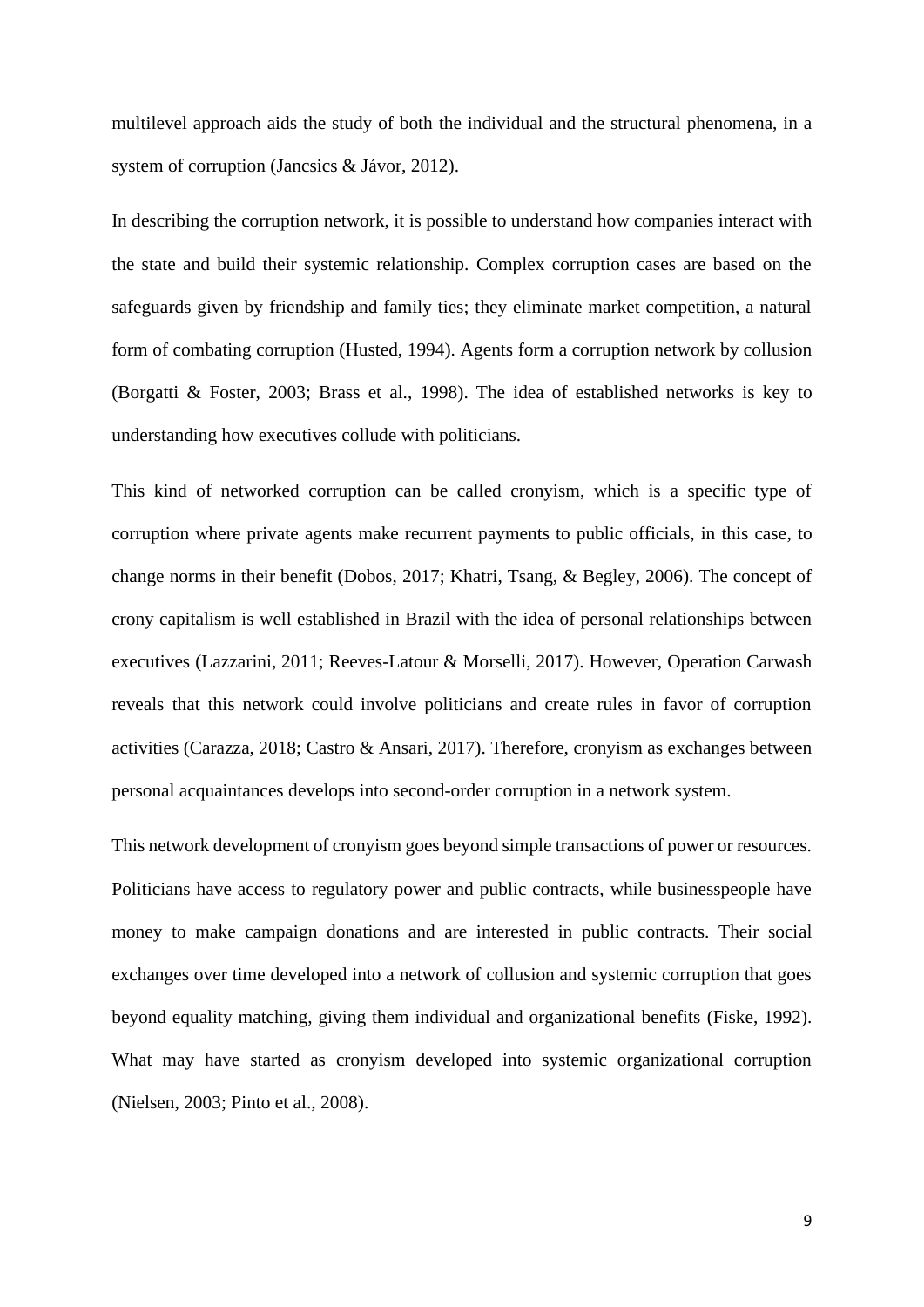While corruption activities depend on the power held by individuals, it is the relationship between individuals with different powers that allows abuse of relational power. This merges Zyglidopoulos' (2016) definition of second-order corruption with Pinto et al.'s (2008) idea of a corrupt organization. The corrupt organization (where processes are corrupt) results from the abuse of relational power to change rules (Fleming & Spicer, 2014).

Going deeper, corruption creates norms to benefit agents or organizations (Pinto et al., 2008; Zyglidopoulos, 2016). Power, as we saw, is reified in rules that become accepted (Lawrence & Suddaby, 2006; Nelson, 2017). As Barley and Tolbert (1997) note, agency power creates, maintains and transforms institutions, and rules are specific aspects that turn common behaviors into mandatory courses of action (Lawrence & Suddaby, 2006). Thus, second-order corruption normalizes misbehavior, thereby transforming acts of corruption into rules.

Normalization leads to the rationalization of corruption. Rationalization is the search for redemption from an act that is morally wrong (De Klerk, 2017). It creates excuses to gain ethical distance. According to Zyglidopoulos and Fleming (2008), this ethical distance is a path in the 'continuum of destructiveness'. Individuals go from innocent bystanders to guilty perpetrators, passing by innocent participants and active rationalizers by getting closer to the corrupt act, until effectively they are either doing it or denouncing it (De Klerk, 2017; Tenbrunsel & Messick, 2004).

De Klerk (2017) describes the types of rationalization and unconscious motives for it, arguing that corruption agents may seek redemption by displacing responsibility, making an allegation of legal ignorance, minimizing consequences, refocusing attention to other problems, making social comparisons, feeling entitled to corruption, appealing to higher loyalties and rationalizing their intention. If corruption becomes normal, agents rationalize and perpetuate unethical behavior (Tenbrunsel & Messick, 2004).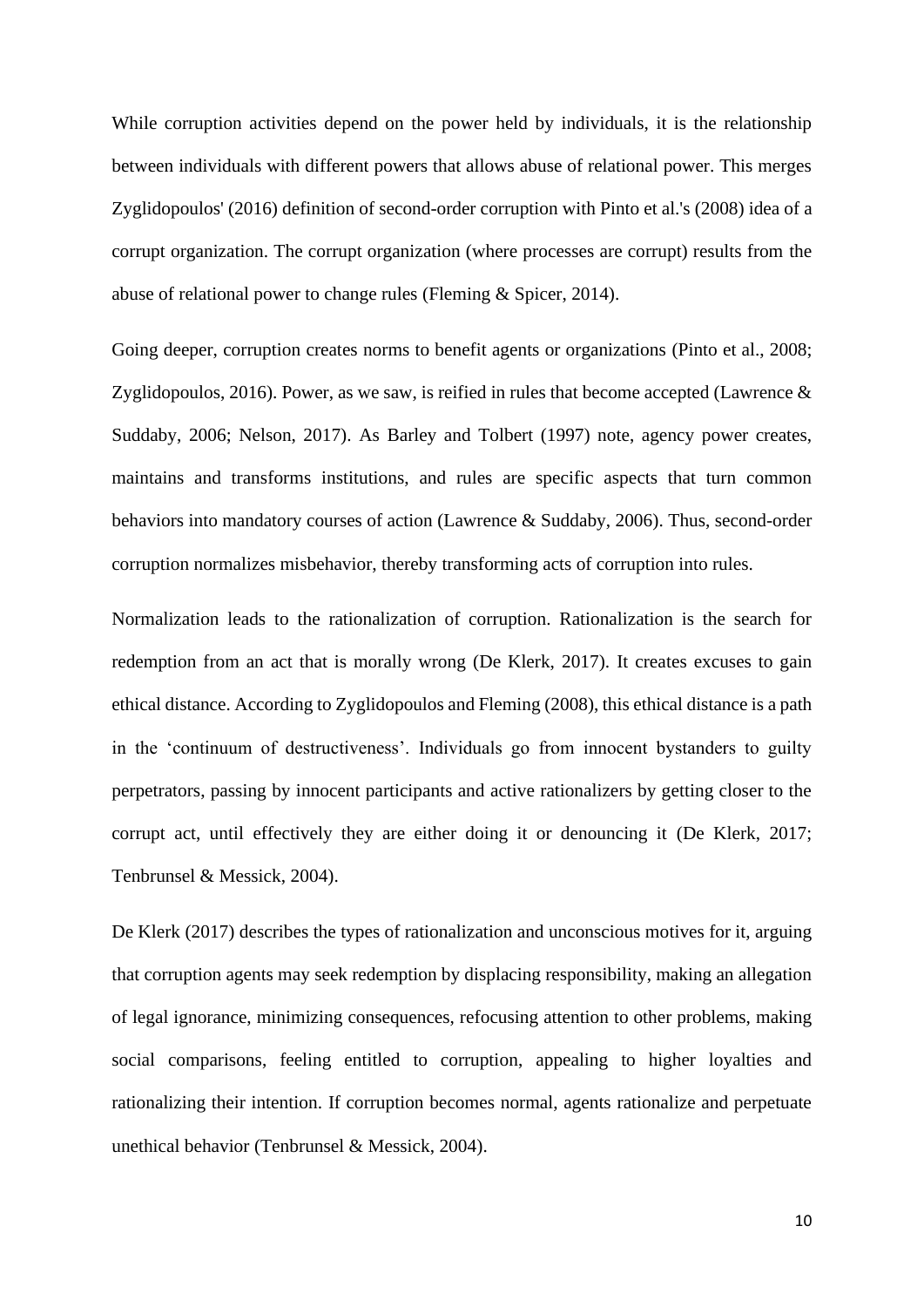By adding the idea of power to recent developments in corruption theory, it is possible to see that corrupt organizations can be systemic and hierarchically established; they abuse relational power to change norms for private benefit. The consequences of this power through organizations are the normalization and rationalization of corruption. These statements make sense in theory; however, they must be grounded on empirical bases. To this end, we conducted a study with a Brazilian case of systemic corruption that involved executives and politicians in collusion to change norms and rules to their benefit.

#### **Method**

Odebrecht activities mainly involve construction contracts but also public concessions, fuel refineries, the real estate sector, and engineering solutions. Although the company started in Brazil in the 1940s, it currently operates in fourteen countries and has expanded its business in close association with governments, through public contracts and funding (Rêgo, Dib, & Bemvindo, 2016). Its probable involvement with corruption has already been implied through other high profile scandals involving politicians at the federal level (Valente, 2016). However, those scandals did not have major consequences for the organization, and the firm maintained its relationship with the government without changing its strategies.

Odebrecht has a lasting relationship with governments and was implicated in, at least, two corruption investigations before the Carwash. This history had concrete effects on rules and norms. Therefore, the size and time span of the case allow us to describe how power has been abused, enabling norms to be changed, both within the organization and outside of it. Secondorder corruption had already established cultural and institutional norms during the years of involvement between Odebrecht and the public sphere. That is why Odebrecht is an extreme example of a case study that can develop the concepts of systemic and second-order corruption, empirically demonstrating how the abuse of power can change rules.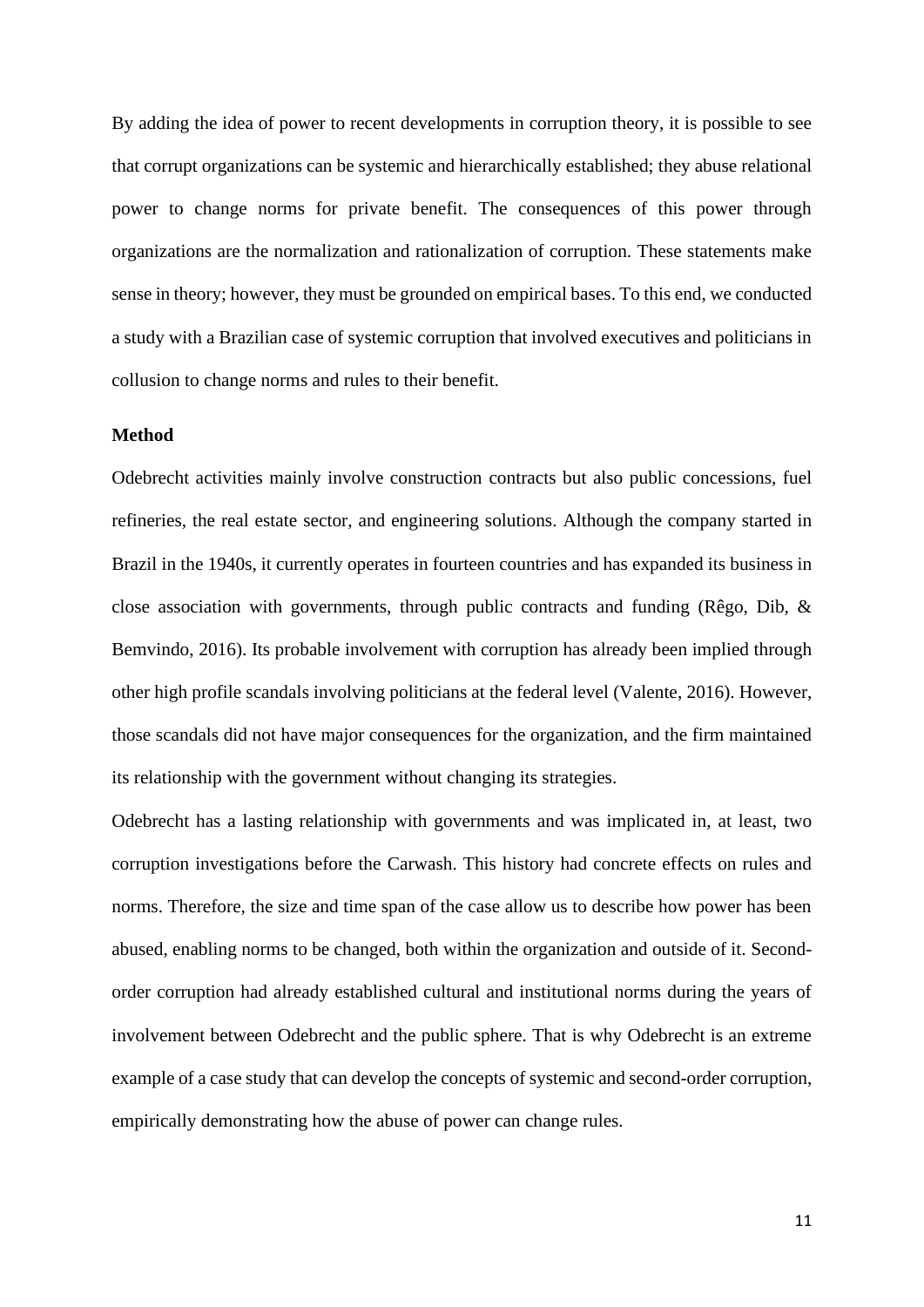A qualitative case study is appropriate to improve second-order corruption studies, given that there is a need for empirical studies on this theme, and to gather data produced by corruption agents. After defining the concept of second-order corruption, researchers need to explore how the concept works and which power it implies. To do that, the qualitative approach is suitable because it empirically explores the mechanisms that can change norms and rules in an extreme or unique case (Eisenhardt, 1989). More specifically, the description of the Odebrecht case can give insights and generate propositions from its uniqueness to be further developed in future studies (Yin, 2003).

We used qualitative data from the Carwash judicial processes, such as testimonies, inquiries, petitions and, more importantly, the results of plea bargains (*Delação premiada*), a judicial process in which the defendant agrees to denounce other crimes and people to reduce their sentence by providing evidence. While 77 executives made plea bargains, we read through 55 of them that had their testimonies available. We chose to deeply analyze three key executives because they were from the upper echelons of the company and had knowledge of the whole scheme. Their collaborations allowed us to understand the various dialogic processes between *caciques* and godfathers. They were also the longest testimonies in the collaborations, with the largest level of support documentation for different cases that are now being investigated.

The choice of these three executives was due to their decision-making power within the company; the relevant and complementary information they supplied on various cases; and the use of those testimonies to start a high-profile investigation into Brazilian federal government politicians. Most of the other 52 executives were from the middle or lower levels of the company, their testimonies were smaller and related to specific crimes, not on how the entire corruption scheme functioned. In summary, those three executives and the key positions they held complement each other, describing how the abuse of power changed norms - both inside and outside the organization.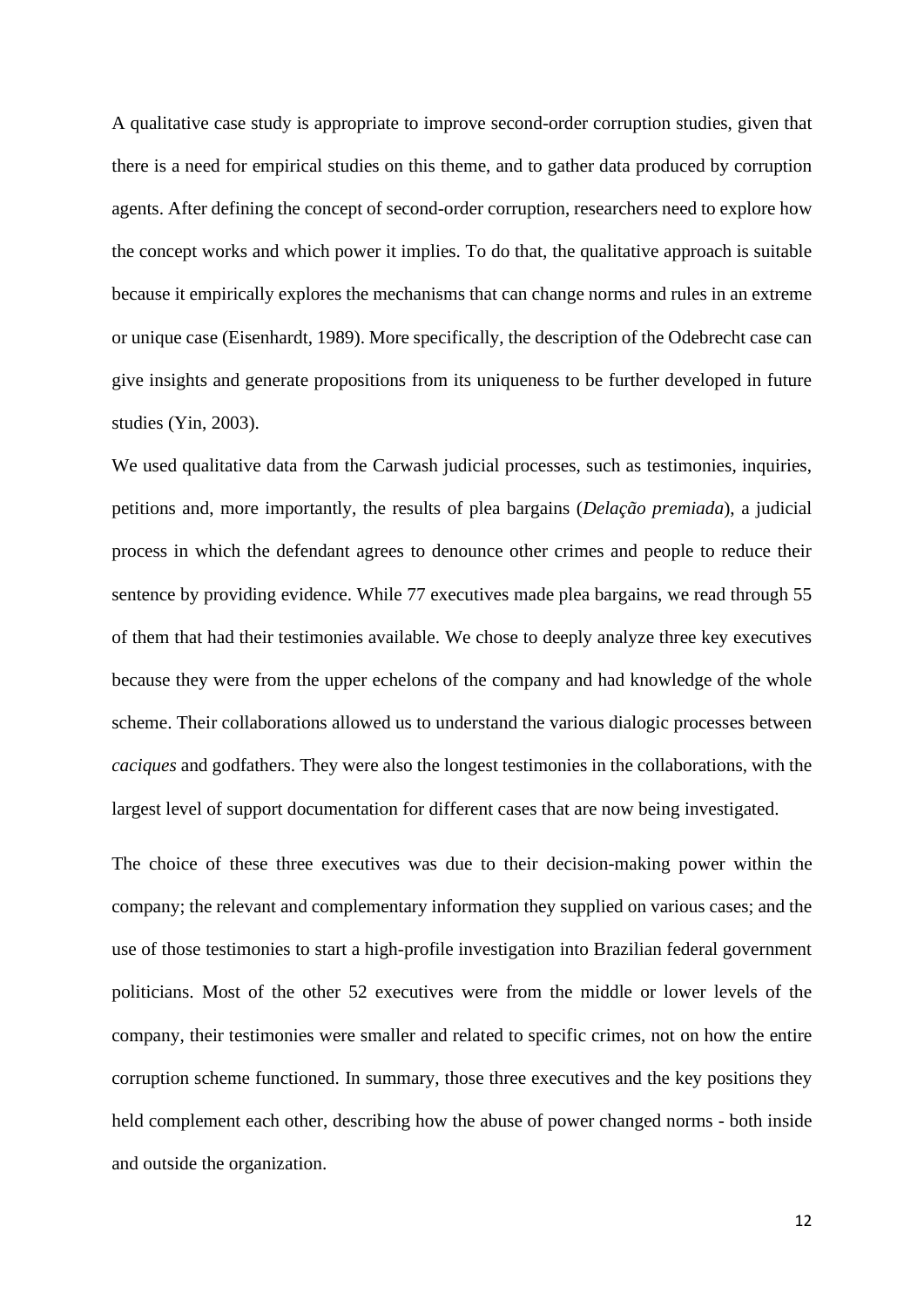The data are composed of various texts, audios, transcripts, videos, and documents. We decided to use grounded theory techniques to code and retrieve information from the data with the support of a Computer-Assisted Qualitative Data Analysis Software (CAQDAS). In total, we codified 422 written documents and 25 hours of video testimonies, all of which were sourced from the plea bargains and the judicial processes.

The qualitative approach enables this in-depth description of associations between various actors but maintains focus on key agents and aspects of the corruption system (Eisenhardt & Graebner, 2007). The case covers the need for empirical studies of second-order corruption in an in-depth analysis, contributing to theory building in organizational corruption studies (Transparency International, 2017; Zyglidopoulos & Fleming, 2008).

The analysis commences with the public videos of depositions. The coding of videos was done by marking the time of beginning and end of a video section, transcribing that passage, and coding to identify it. The use of this type of data requires an initial view and cataloging, and later, an in-depth analysis (Heath, Hindmarch, & Luff, 2010). The textual documents and further evidence were analyzed alongside the respective videos to gain a better understanding of the matter. All data was in Portuguese, therefore we translated it after the analysis to present the results. We tried to keep the meaning of the sentence and the phrasing of the collaborators as close as possible to the original.

The CAQDAS was used in the process of collecting, codifying and analyzing data in different formats (Bringer, Johnston, & Brackenridge, 2006; Charmaz, 2000). Through coding, it was possible to reconstruct the characteristics of the actors from Odebrecht and from the State, as described by the collaborators. We portrayed characteristics of their relations, such as money, friendship, jobs, history, interlocutors and intermediaries. It was possible to see patterns of relationships between a company executive and a politician. We were able to describe the case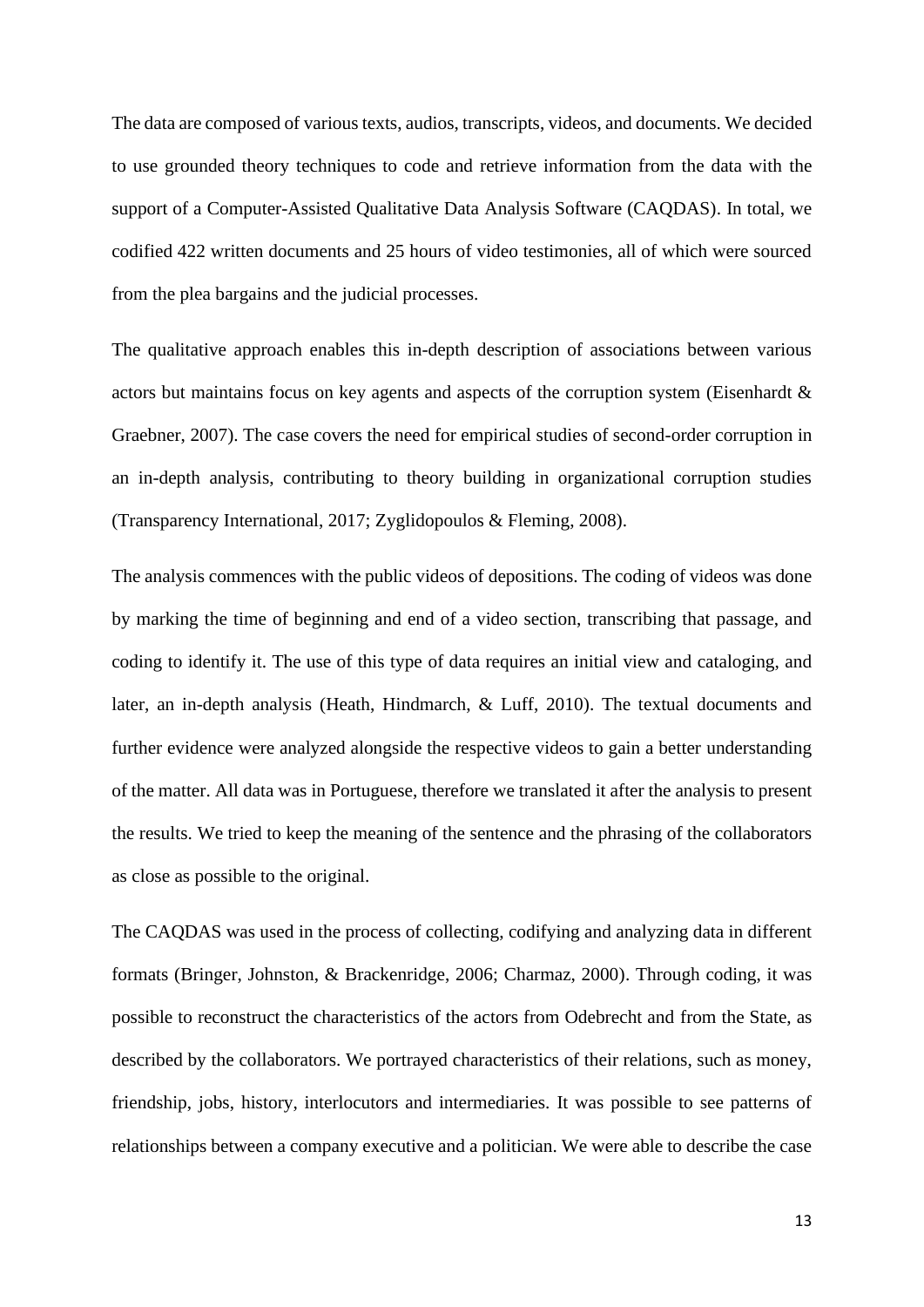of Odebrecht as our unit of analysis and how the corruption activity worked through examples of abuse of relational power and the use of corruption culture in the company, with specific rules and sectors created to make illegal payments.

Inspired by the grounded theory, the process of coding the material started with two major groups of codes. One that described the crimes and processes and the other more thematic and theory-based.

The first group of codes explained the corruption scheme and process inside and outside the organization, the names of the people involved, and the case being denounced. These codes revealed how corruption had worked empirically, also they highlight the cases we describe in the analysis section. More specifically, these codes demonstrate how the collaborators described the creation of the *caciques* and godfathers strategy, how they created the structured operations sector and made the illegal payments and the results of their actions within and outside the company such as paying for laws and the creation of organizational rules. From these codes, we were able to select the events to be presented in the analysis section and to divide them into changed rules from within and outside of the organization.

The second type of code relates to theoretical insights such as the presence of power, personal relationships, a culture of corruption, etc. In this sense, these codes occurred in more than one case described by the collaborators; therefore, they contribute to the foundation of our propositions. The codes emerged from the description and comparison of events, revealing recurrent facts and actions. These were coded depending on how they were related to the functioning of the corruption system. The case descriptions from the three collaborators allow us to tell their stories from different perspectives on the same corruption cases. These codes could also be grouped into categories directly related to the theory. This second type of code emerged from the data and their categories can be seen in table 1.

14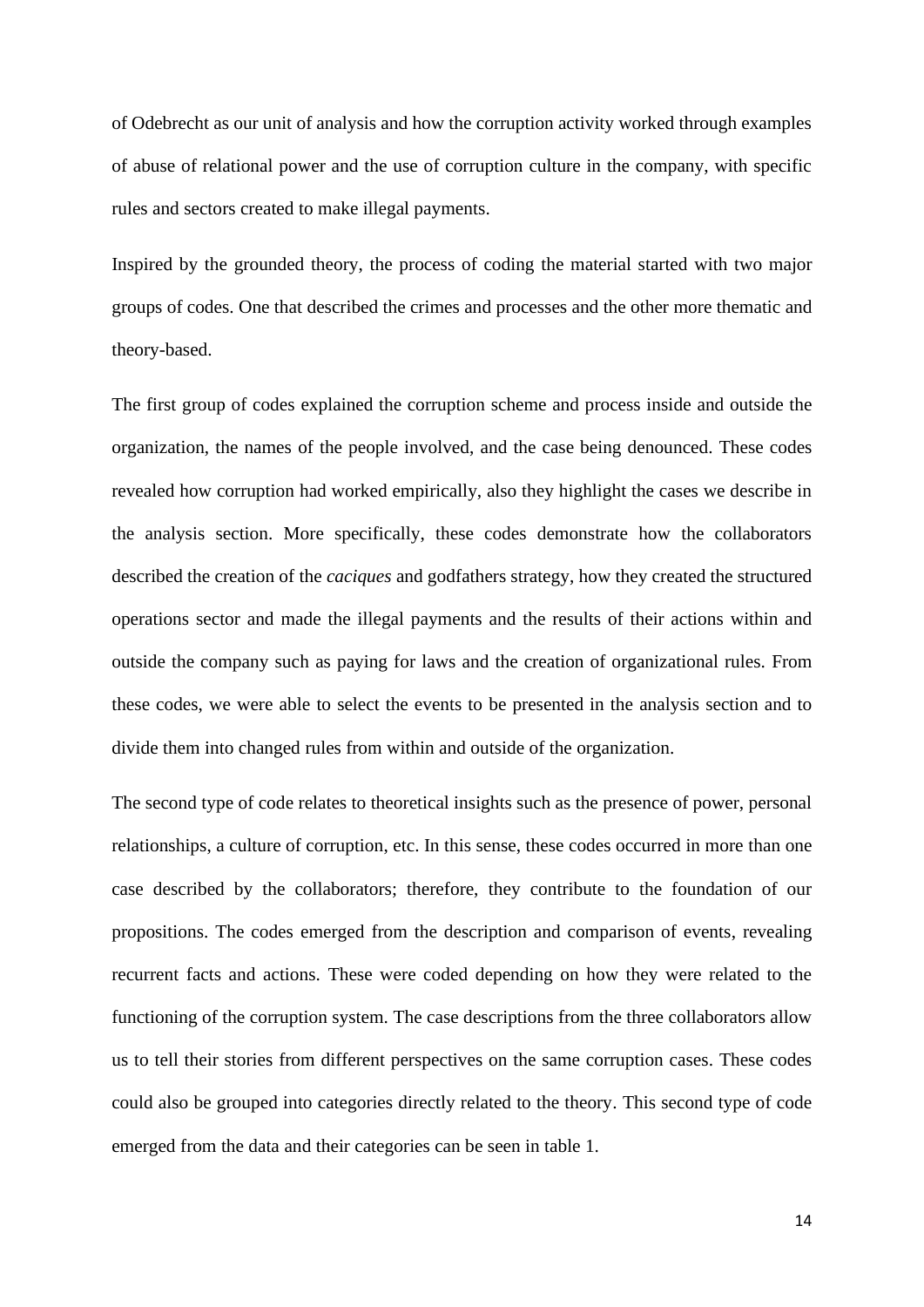| Categories                     | Definition                                                                                                             | Codes                     | Explanation                                                             | Quote Example (Collaborators<br>testimonies)                                                                                                                                             |
|--------------------------------|------------------------------------------------------------------------------------------------------------------------|---------------------------|-------------------------------------------------------------------------|------------------------------------------------------------------------------------------------------------------------------------------------------------------------------------------|
| Power                          | Group of<br>codes related<br>to the abuse<br>of power for<br>individual or<br>organization<br>al gain                  | Personal<br>Relationship  | Close relationship<br>with people that<br>could give access<br>to power | 'Both people had the power of<br>influence in the political system'                                                                                                                      |
|                                |                                                                                                                        | Expectations              | Relationships<br>based on<br>dependency and<br>expectations             | 'The more he sees that you are<br>helping, the more you create an<br>expectation for the next election.<br>It is a fluid thing'                                                          |
|                                |                                                                                                                        | Trust                     | Relationships of<br>trust                                               | 'So, he [executive] was supposed<br>to have a close, trusting<br>relationship with [political<br>agents]'                                                                                |
| Second-<br>order<br>corruption | Group of<br>codes that<br>describe the<br>creation or<br>alteration of<br>rules to<br>sustain<br>corruption<br>systems | Structured<br>operations  | Payments through<br>the corruption<br>sector                            | '[The payment was made] by the<br>slush fund system, operated by<br>the system of structured<br>operations of Odebrecht, in Cash'                                                        |
|                                |                                                                                                                        | <b>Bribery</b>            | Payments for<br>direct returns such<br>as the approval of<br>laws       | 'From what has been explained to<br>me, a reduction of 9 million was<br>granted in exchange for the<br>payment of 2 million, having a<br>saving of 7 million, in an<br>electricity bill' |
|                                |                                                                                                                        | Public<br>contracts       | Corruption in<br>public contracts                                       | 'By allowing the market to be<br>organized [as a trust] there was<br>an illegal payment of 3% of each<br>contract'                                                                       |
| Normalizat<br>ion              | Group of<br>codes that<br>makes the<br>corruption<br>appear to be<br>normal or<br>commonplac<br>e                      | Culture                   | Values and<br>assumptions<br>shared within the<br>company               | 'Unfortunately, the culture was<br>created, we grew up thinking that<br>illegality and the question of<br>bribes each person accepts, which<br>type of payment'                          |
|                                |                                                                                                                        | Rules                     | Rules of the<br>company<br>regarding<br>corruption                      | 'Slush Funds were all generated<br>abroad' 'Everything done in cash,<br>always'                                                                                                          |
|                                |                                                                                                                        | Information<br>technology | Systems used to<br>corrupt activities                                   | It is the system that controls<br>illegal payments' 'It was not<br>supposed to exist'                                                                                                    |
| Rationaliza<br>tion            | Group of<br>codes where<br>unconscious<br>redemption<br>of guilty<br>behavior<br>appears                               | Legitimate                | Excuse of<br>corruption act as<br>legitimate                            | 'Even in the pursuit of legitimate<br>interest as I mentioned [] you<br>end up [] engaging in some<br>illegal behavior'                                                                  |
|                                |                                                                                                                        | Better for<br>the Country | Excuse of<br>corruption act as<br>good for the<br>country               | 'What exists today in the country<br>is a result of our initiative and<br>contribution'                                                                                                  |

**Table 1: Second group codification process**

**Source: Made by the authors based on the collaboration reports.**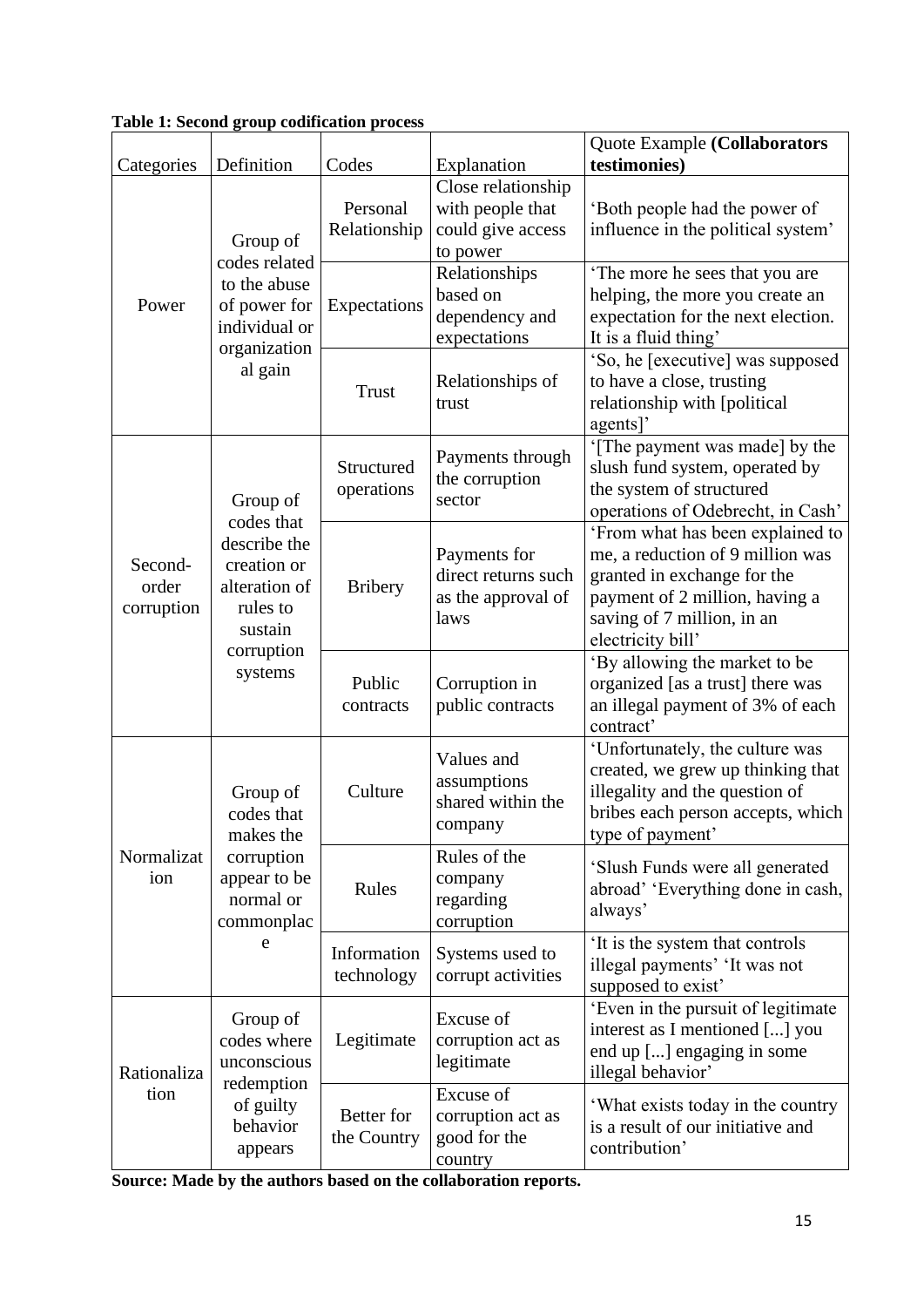The stories, such as the relationships with various political actors, the corruption of the bidding processes and the payment of bribes to pass laws in Congress were compared with each other to look at the similarity and cooccurrence of codes, defining those deemed more important. The second stage of the analysis grouped these codes into concept categories. Power, rationalization, normalization of corruption and second-order corruption were the main ideas that formed our propositions when related to theory.

The constant comparison of empirical data with theory enabled the development of concepts on corruption and the analysis of the production of meaning by the actors involved in corruption. Thus, we understood how the executives reported the phenomenon (Glaser  $\&$ Strauss, 1967; Suddaby, 2006) and enhanced theoretical and empirical concepts.

However, all the documents used in this analysis should be considered as positioned discourses. They aim to produce certain effects on their audience. A plea bargain is part of a judicial process. The actors producing discourses and evidence have a vested interest in the results of their agreements with the judiciary. Leniency agreements and plea bargains are options that oblige defendants to contribute to the investigation (Brasil, 2011, 2013). However, judiciary documents may still be more truthful then what is exposed in the news (Shapira, 2016). While leniency is granted by administrative bodies, such as the Administrative Council for Economic Defense (CADE) and the General Controller of the Union (CGU), the collaborations are homologated by the Judiciary with the participation of the Public Prosecutor.

We acknowledge that the company and its employees were interested in reducing their sentences by admitting guilt and collaborating. They provided information on other people involved in the schemes and brought more detail to the cases in which they participated.

Some of the bias in the data was mitigated due to constraints of the process. The executives did not know what information the prosecutors already had. Nevertheless, it is always necessary to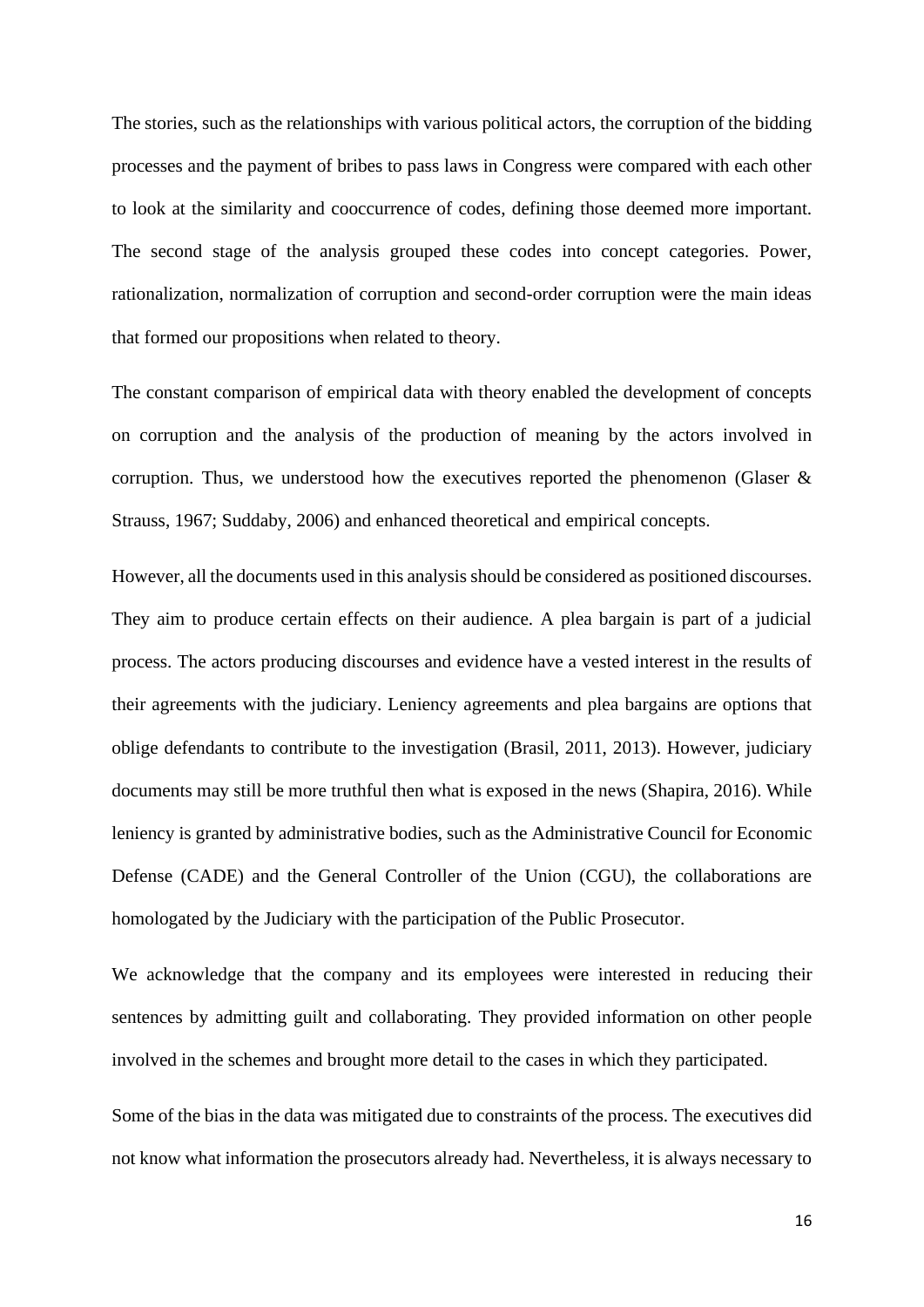approach the data critically, and double-check to avoid opportunistic and individualist narratives, to appropriately correlate the facts, aiding broader comprehension of the whole process. For corruption cases and data on legal processes, it is important to critically consider the data during analysis.

Furthermore, it is not our role to accuse or condemn the collaborators. To avoid any injustice to the people involved and to respect their long-term rights in accordance and compliance with the suggestions made by an ethical research committee, we took care not to identify any of the informants. We also had to maintain a healthy level of skepticism regarding their stories.

Under those assumptions, the data is still valid as a description of second-order corruption. By approaching it critically, it is possible to see that the mechanisms of blaming the culture, the system or the company were part of a rationalization and normalization process that we included in our propositions. In that sense, the information we analyzed enabled the investigation of the mechanisms of corruption and how the collaborators pictured them.

Following procedures from grounded theory, we first present the case and its contexts highlighting organizational and state norms changed as a result of corruption. Then, we demonstrate how the empirical data help to build on the second-order corruption theory by drawing propositions (Strauss, 1987).

### **Analysis and Discussion**

Odebrecht is the largest of the twenty-three engineering companies prosecuted in Operation Carwash that started in 2014 and continues to this day. The operation focus was on a corruption scheme that involved politicians, state-owned companies such as Petrobras and companies from various sectors. The plea bargain and the institutional readiness to combat corruption were key mechanisms used by the operation to grow (Castro & Ansari, 2017). Among the arrested were businesspeople, lobbyists, politicians, former presidents, and others. 'It is not a matter of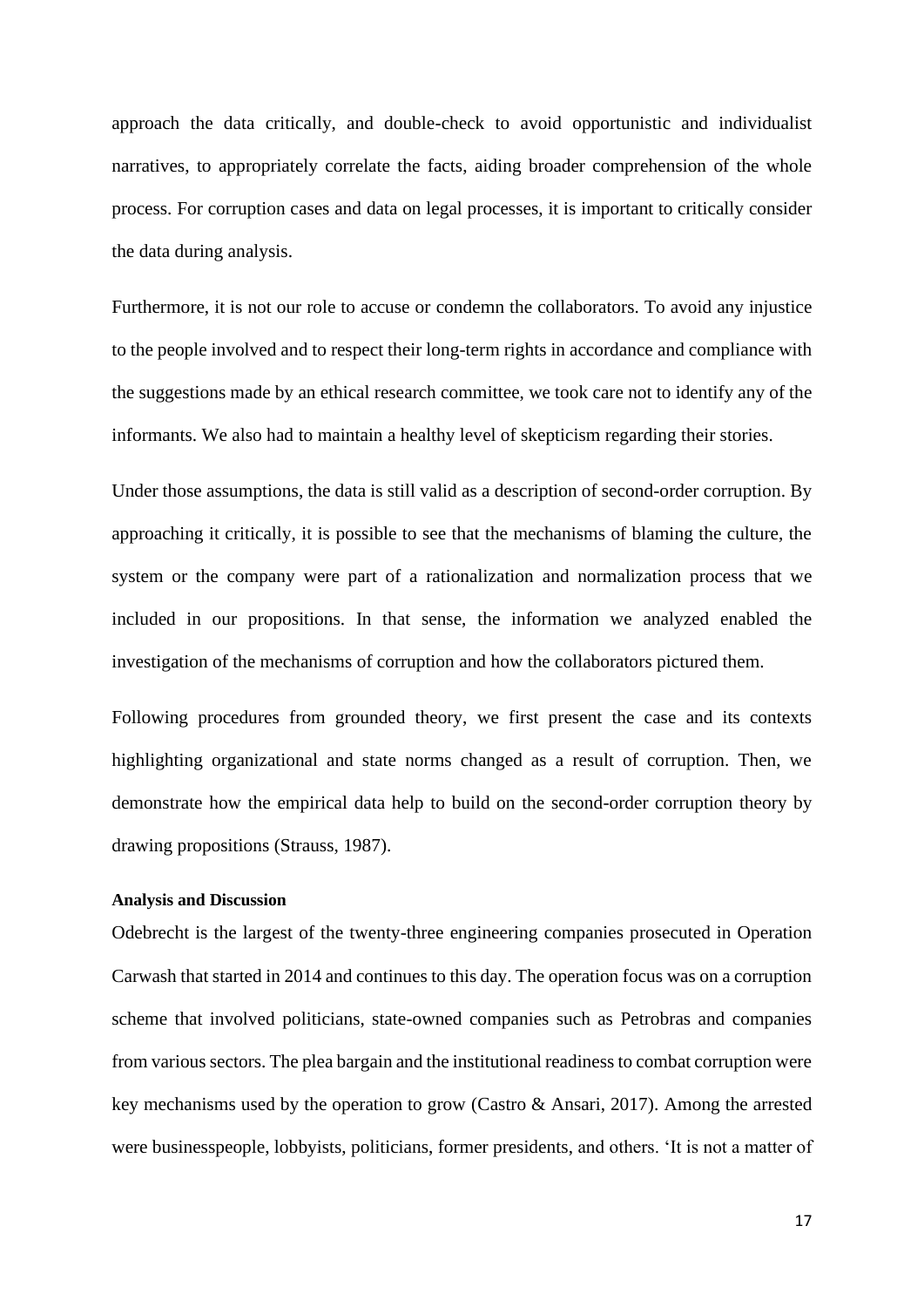five years, ten years ago, we are talking about thirty years ago'. **(Collaborator testimony<sup>2</sup> )**. The cases being investigated go as far as the 1980s and give us a picture of how corruption evolved into a systematic and incorporated practice in Brazil (Brasil, 2014).

The long-term relationships revealed by the operation show an increasing level of professionalism in corruption over the years. They helped to create organizational norms and laws in their favor. Due to the amount of data available on various episodes of corruption, it was not possible to present all cases in one article. In the analysis, we discuss the changes in norms inside and outside the company, as pointed by the collaborators.

To explain kinds of power related to changes of norms inside the company, we describe two stories: the strategy of personal relationships between caciques and godfathers, and the structured operations sector for illegal payments. To explain the changes outside the company we present three stories: the purchase of the presidential act (MP470); the agenda of policies between executives and political chiefs; and the Corinthians Stadium. We chose those cases because they were more contextual in the overall mechanism of corruption, they also had more facts and evidence to help give a better description from the points of view of the three collaborators.

### **Changing norms inside the organization**

Firstly, we must define the agents and their position in the hierarchy. Brazilian *caciques* have access to power and influence over other politicians on a large scale (Roniger, 1987). 'That *cacique* matter was common, in every election, the *caciques* of the parties asked for resources for their support group' **(Collaborator testimony).** They operate in various roles within the political sphere of the country, either in government or in the opposition. *Caciques* receive campaign contributions from executives and distribute them inside the political party. In return, they grant favors to the executives using their political influence and network of contacts. Although in other countries *caciques* had a definition prior to this study, as a politician with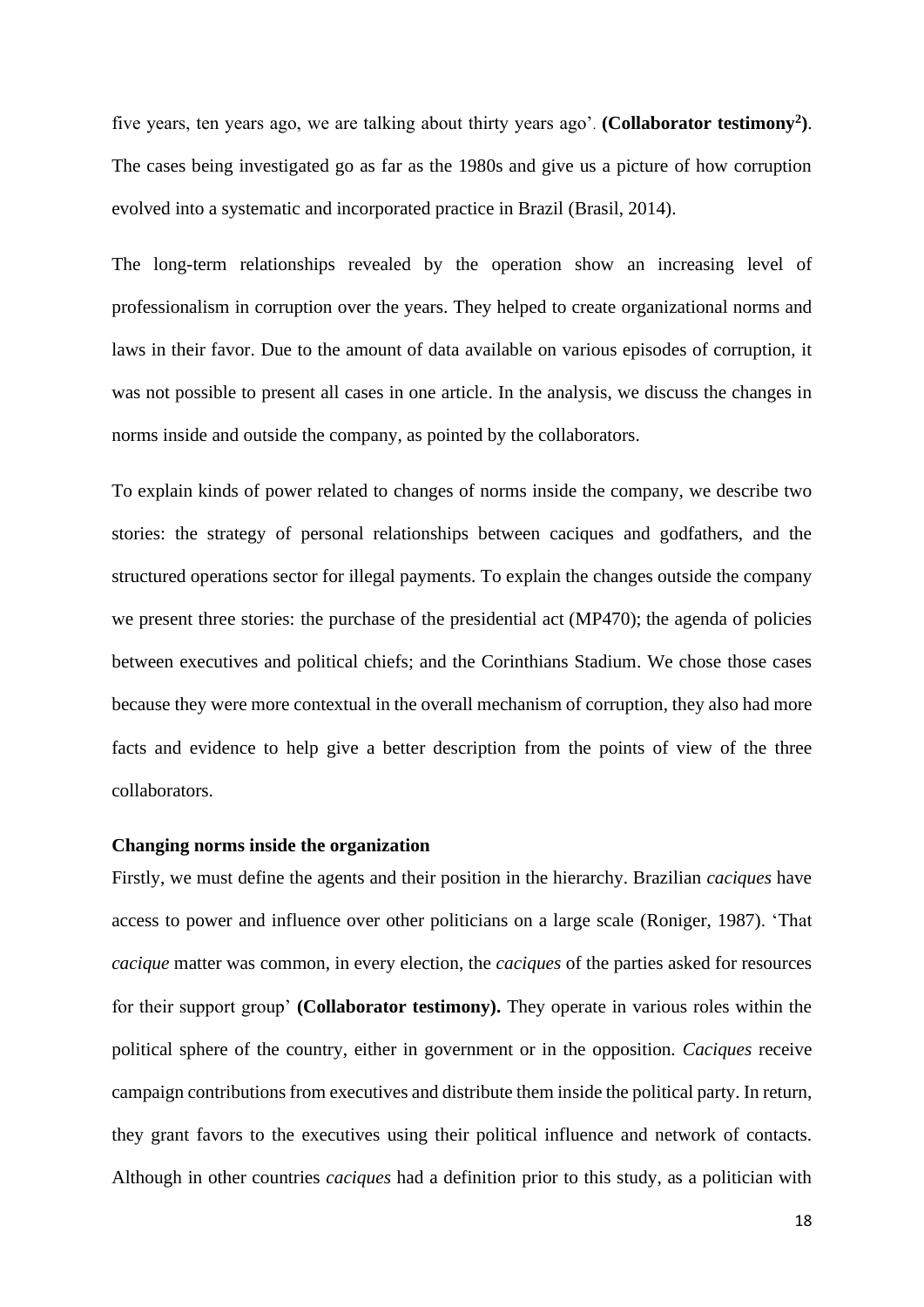great influence (Anderson, 1988; Choi, 2007; Nunes, 2003), we add to their role their responsibility for collecting and distributing legal and illegal money.

> He acted as a collector of the first national [Party Name] campaign, party of which he was one of the founders; that this donation sought not only to strengthen the relationship of [the company] with [a politician] and with the new party founded, it was to create a differentiated relation next to the candidate who had an excellent relationship with the postulant to the presidency **(Collaborator testimony).**

On the company side, their contacts are called *godfathers*, which is a term commonly understood as having connotations of family or a close friend. 'Every person has a godfather in the house [Odebrecht] who is responsible for a given situation' **(Collaborator testimony)**. The godfathers are responsible for maintaining personal relations with a political group, a specific political chief or the politically nominated president or director of a state-owned company. This godfather builds a personal relationship with his contact to maintain their system of corruption and influence over political decisions that favor the company, a type of lobby that buys votes from legislators through a personal relationship built with illegal money.

> Basically, you always had, with all state-owned companies, a godfather, someone who dominated the relationship, internally or through an old relationship, or through the strength of the business. Other companies [than Odebrecht] also interacted with that company or that ministry or any public entity. **(Collaborator testimony).**

For the executives, to collaborate meant to lose friends, which shows how close they were with their contacts in the power structure.

> I'm losing, in this collaboration, about 30 friends, one quality I have is that [...], every time I created a relationship with a person the relationship became personal. So, I'm losing 30 friends who, from tomorrow, from the time they read, they will call me a scoundrel to defend themselves. I use a phrase with my lawyers, that when the need comes in through the door, morals leap out the window **(Collaborator testimony).**

Even the presidents of the Chamber of Deputies and of the Senate had their godfather. He was an executive who had personal relationships with them both and influenced debates in Congress. Access to the presidents of the federal legislative bodies gave Odebrecht huge influence over the matters discussed in Congress, which means companies controlling institutional change as suggested by Zyglidopoulos (2016). The data show that the designation of this kind of relationship was strategic within Odebrecht, normalizing corruption in the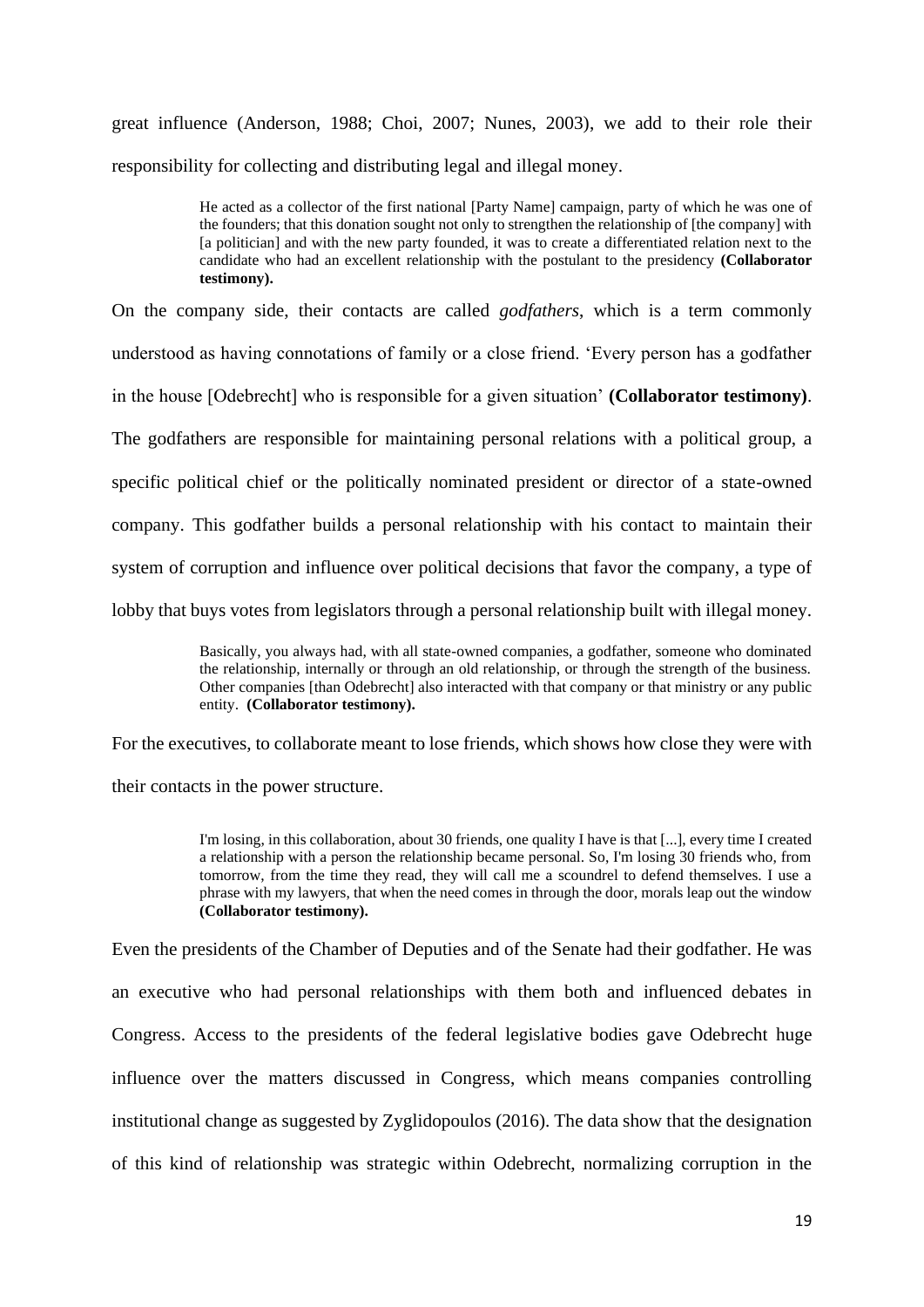company (Barley & Tolbert, 1997). 'The person from the Odebrecht Group who had a relationship of trust with the *caciques* of the (Party name) of the House and Senate, including for bribery price negotiations, was (Name)' **(Collaborator attachment text file)**

Personal relationships enhance corruption and political chiefs oversee the distribution of legal and illegal campaign donations. This clientelism and cronyism result in political cliques at an individual level based on reciprocity (Brass et al., 1998; Roniger, 1987). It cannot be said that politicians or executives exerted more power. They both exercised power from their positions in the structure and their close relationship. Therefore, when they reached an agreement on campaign donations, some kind of counterpart was expected from the executive, in the same way when the politician changed laws or arranged contracts for the company, he expected some kind of monetary incentive, in a *quid pro quo* and friendship relation (Fiske, 1992). 'There was an expectation of contribution, whether it was aligned with specific counterparts or created an expectation, but it came from large, large values' **(Collaborator testimony).**

Within a larger network structure of those types of relationships, they needed to involve 'middlemen' and 'brokers' (Lemarchand & Legg, 1972). These intermediaries, people chosen by politicians and executives, were responsible for fulfilling the agreement. Middlemen could be friends, family, politicians, employees, and even other companies who would agree on amounts and handle the negotiation. 'I cannot attest that we talked directly with her, it may have been with a middleman very close to her, the [politician] seeks to preserve himself and places a representative' **(Collaborator testimony).** Broker**s** are the people sent by executives and politicians to make the cash delivery or the currency exchange operation.

> [He] was our biggest and closest operator. For security reasons and to avoid the risk of contamination with other companies, he was contracted exclusively to set offshore companies and carry out payments on our order, which were supplied by Odebrecht's undeclared offshore companies **(Collaborator testimony).**

Empirical data shows that the choice of each contact, between political chiefs and godfathers, was based on their relationships and company hierarchy. The higher the position in the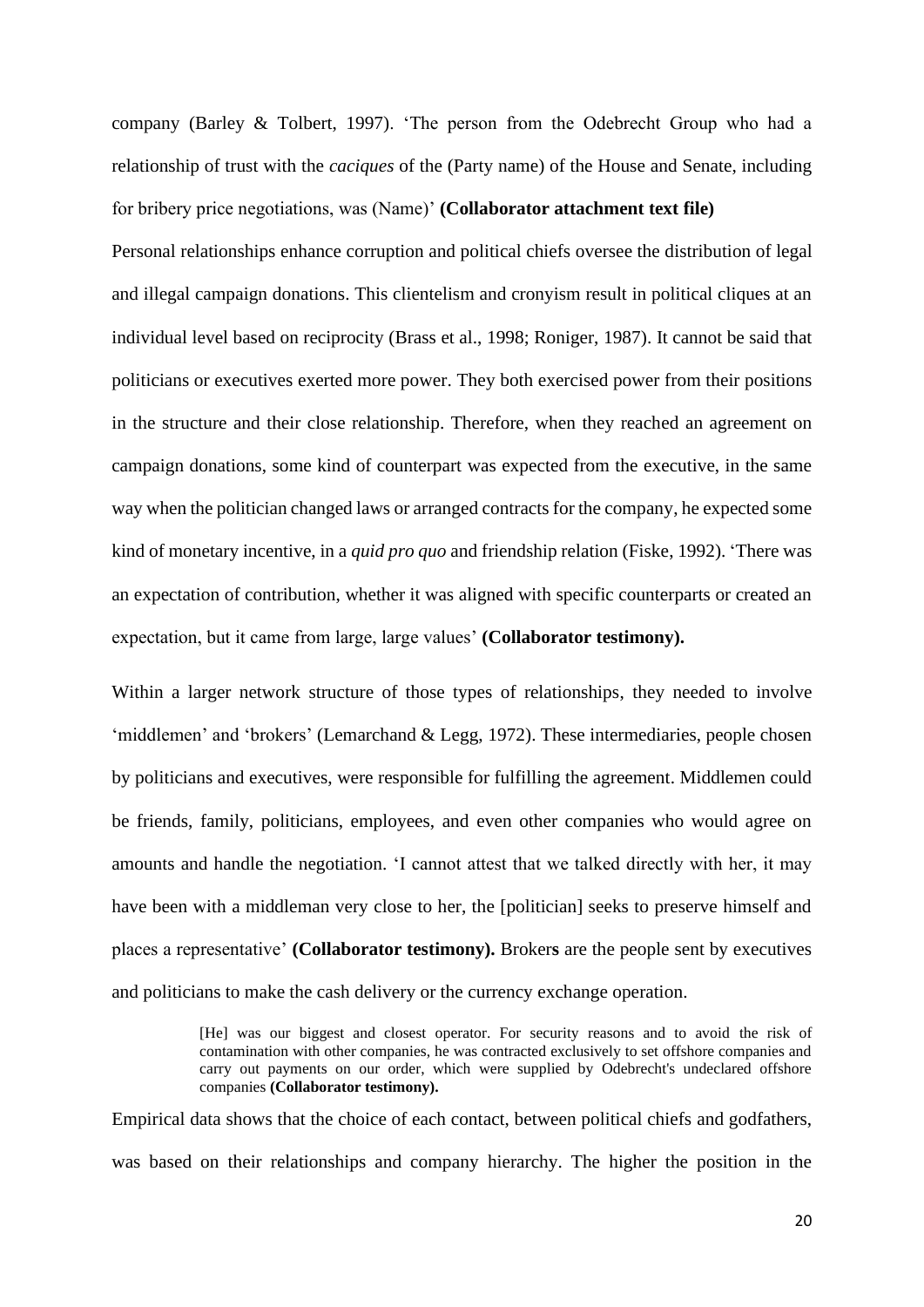hierarchy at Odebrecht, the more important the executive contact was in government. As predicted, this shows how power emanates not only from positions but also from relationships (Fleming & Spicer, 2014). Thus, the corruption system has a hierarchy running parallel to that of the company. The CEO was responsible for Brazil presidential campaign, 'The CEO of Odebrecht SA, in this case, was not involved in state, municipal or other country campaigns' **(Collaborator testimony)**. This means that inside the organization and the state there were relations of authority rank (Fiske, 1992), where subordinates receive orders from their superiors and are responsible for different political positions. However, each godfather had the autonomy to decide how much money they would donate to politicians, knowing that this money was going to be discounted from their projects and bonuses. Political chiefs had the role of distributing money to less powerful public agents.

The strategy of having a godfather for every *cacique* had consequences over the years. They created a routine of campaign contributions based on election years. Executives and politicians became friends. This created elements which normalized routines and enhanced the rationalization process. The collaborators often stated that it was the way of the company and that they had to exempt themselves from guilt (De Klerk, 2017).

'This was a problem that we had throughout Brazil because a vicious circle was created. I estimate that three-quarters of Brazilian campaigns were from slush funds' **(collaborator 1)**. That number may be overestimated since other executives reported that only twenty percent of the donations were from slush funds, but that those numbers grew over the years. Nevertheless, it can be agreed upon that Brazilian campaign donations had a parallel scheme of illicit transactions (Carazza, 2018).

There were also structural changes inside the company. Odebrecht made most payments using a specific department responsible for collecting slush fund cash from different resource centers,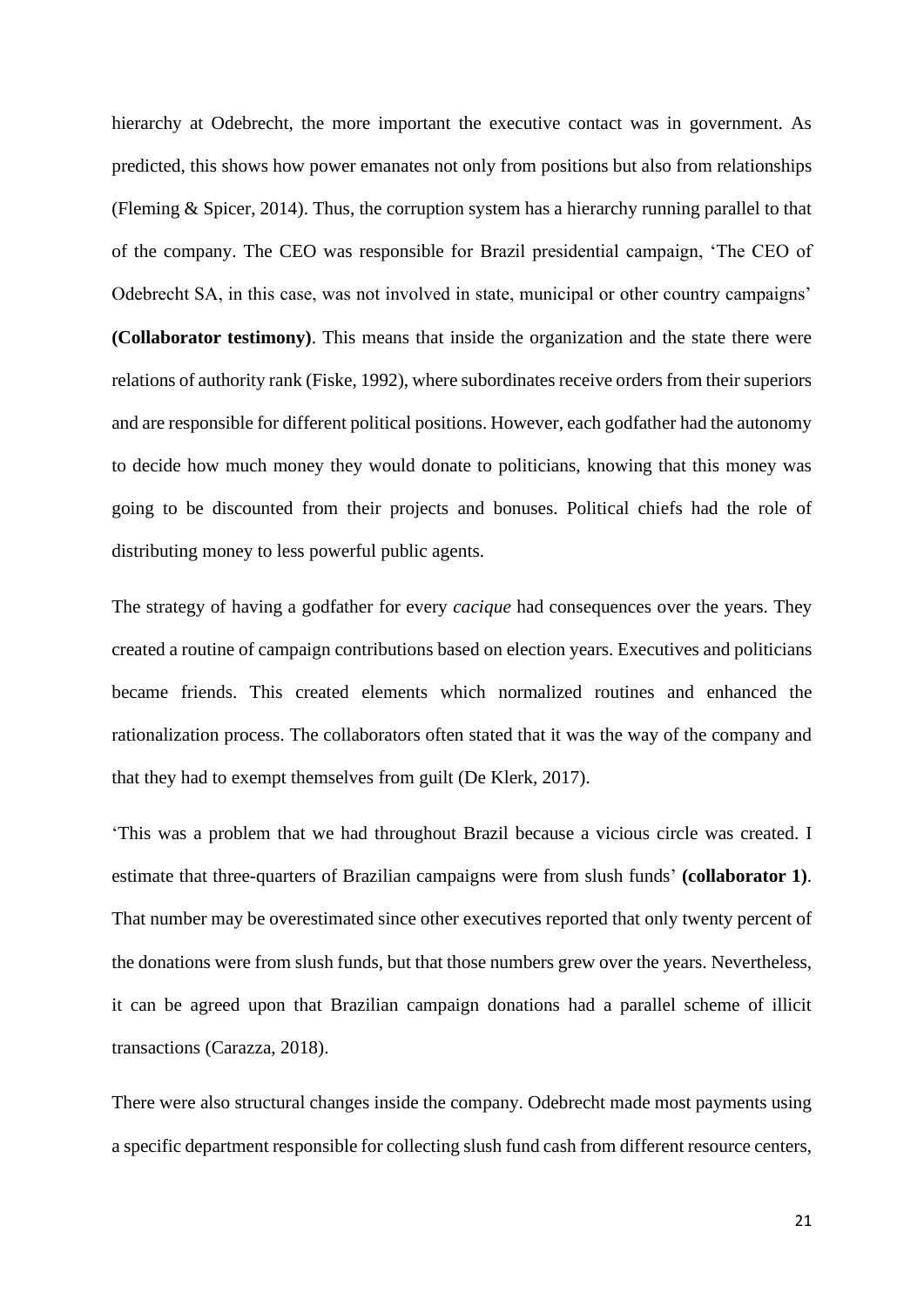then allocating it overseas to make the payment to people in the government. The model was created in the 1990s. In 2005, a new director improved the methods and the sector was nominated 'Structured Operations' allocated in the *holding* company. They intended to separate the source of the bribery from its distribution and distance the name of the company from the money via offshore companies and banks. The creation of this sector shows how the company structure, its norms, and culture were modified to enhance the corruption process.

> When the 'Modus operandi' of the slush fund generation and distribution was structured in the 1990s, the idea was to have a 'Wall of China' segregating the legal entity, that is, the corporate area, from the distribution team. Likewise, distribution should naturally be controlled by its financial system, checks, and balances. At that time, we believed that in doing so, we would avoid more distortion than letting each project/entrepreneur generate its own slush fund and distribute it through fictitious contracts, contaminating even the official accounts of the company. For this reason, the corporate executives of the group should not functionally relate to the people responsible for the distribution, and the payments through unrecorded resources were the sole responsibility of the people who authorized them. **(Collaborator attachment text file)**

The relationship between caciques and godfathers may start as cronyism, a specific type of corruption between bounded people (Dobos, 2017; Khatri et al., 2006). However, it developed into second-order and organizational corruption by changing rules, culture and processes inside the company. Godfathers and *caciques* had complementary and relational power to change the entities in which they were interested.

## **Changing norms outside the organizations**

Some definitions of corruption describe a simple exchange of money for specific compensation (Nye, 1967). This type of bribery also occurred, for example, during the purchase of provisional measures<sup>3</sup> (MP). 'The first of them is the theme related to '*Refis da Crise*' [...], in which I acted for the government to approve MP 470' **(Collaborator attachment file).** MP470 was one of the paybacks from a bribe of BRL 50 million (approximately USD 12.5 million)*.* This measure provided an installment program for tax debts. While this is second-order corruption acting in federal laws, this behavior is treated by the company as a normal lobbying transaction (Jia, 2018; Nelson, 2017). According to the collaborators, MP470 could not exist the way it does if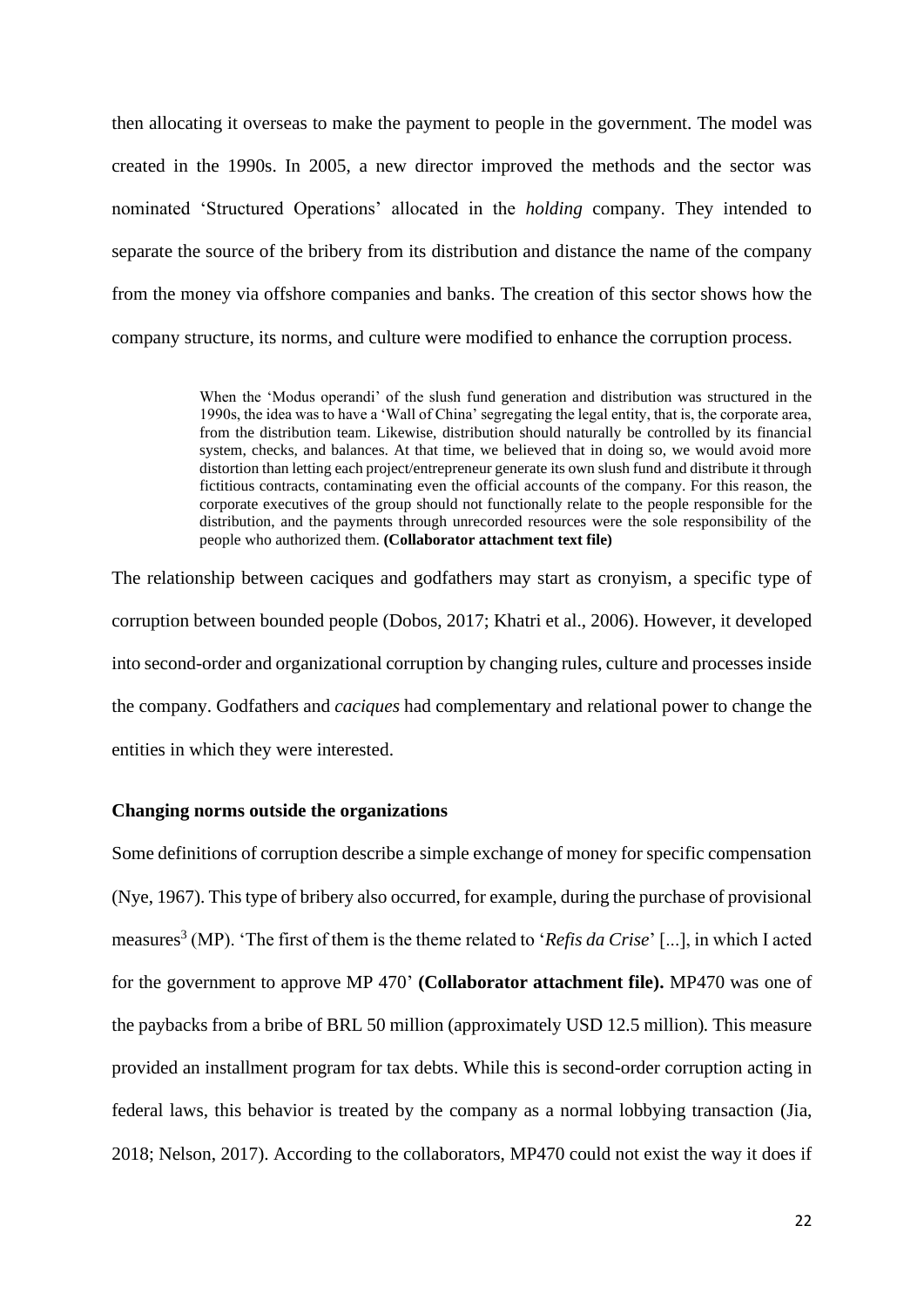not for the spurious relationship Odebrecht had with the government. This exchange can be seen as equality matching where each one gets what they desired and the relationship ends there. It is worth mentioning that this kind of exchange was more common with low-level executives to gain public contracts, but as we see here it can also buy presidential acts (Fiske, 1992).

> Almost every meeting I had with him, I would carry an agenda, [...] of demands, and at the end of the meeting, or in the middle, He would say, look, (Name), help me here, you have that payment you have to deliver. **(Collaborator testimony)**

Other specific private gains resulted from personal relationships, built over time, creating the expectation of future donations. Personal relationships, idealized as eternal, create a common pool of resources where executives and politicians may take what they need when they need (Fiske, 1992). That happened when one of the executives claimed to agree to give BRL 150 million (approximately USD 37.5 million) over time to a group of politicians in what they called an Italian Spreadsheet. This money could be requested any time after the agreement and, in exchange, the politicians would support the company in any way it needed in the future.

> When it arrived in 2014, he expected me to add over 100 million. He had already used 50 million and expected more 100 million, why? Because I had a big agenda with him, we had constant meetings. **(Collaborator testimony).**

To the executives, these connections were based on a trinity of performance, personal relations

and money, which gave them access to power.

The relationship between the person and the organization with a certain public agent is based on a trinity. That is, the performance, the organization's ability to deliver what is legitimate, what the governor wants, the president wants, investment and everything... the personal relationship, you build trust. And money to meet the interests, be it political or private of the person. **(Collaborator testimony)**

A long-term relationship was created and keeping track of the reward for the bribery or the donation became unnecessary in a communal sharing interaction (Fiske, 1992). They had a deal based on expectations. Godfathers expected access to power and to influence the political agenda. Political chiefs expected campaign contributions and bribes. This adds to the theory that the role of *caciques* is beyond that of merely distributing money, they also had their campaigns sponsored by executives who, with this relationship, prospered in their private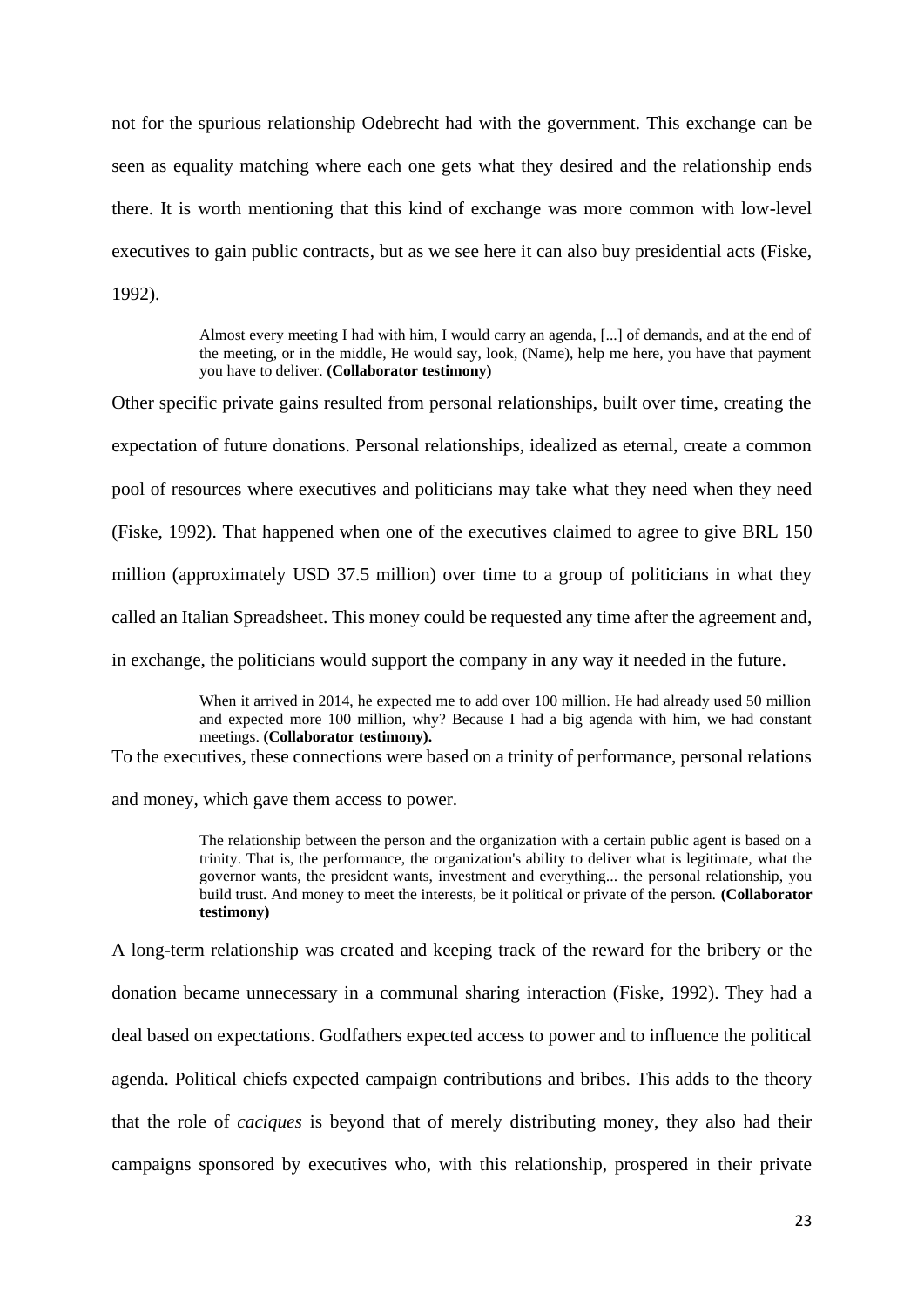organizations. The scheme established politicians and executives in positions of power for

years. The relationship also sustained *caciques* positions and relevance within the parties.

It has always been clear that, the larger the agenda for the group's business interests and the more government support for our business demands, the greater the expectations and requests for 'financial support', supposedly intended for the elections. **(Collaborator testimony)**

In their collaboration, the managers put themselves in a situation where demands were legitimate. They had to pay for the state to do what it should have been doing anyway. That is a way of rationalizing corruption (De Klerk, 2017).

> Even in the pursuit of legitimate interests, as I mentioned, the issue of the Corinthians arena, the Cuba issue, and other bills. That even, that's what I'm saying. They were legit, legitimate interests, you looked for, they were interesting. But in that process of interaction with the public authorities, you end up […] engaging in some illicit behaviors **(Collaborator testimony)**

These payments influenced the state and privileged some sectors to the detriment of others.

Politicians worked for themselves and specific companies. They had an agenda to discuss and resolve in exchange for money and expectations of campaign donations. However, they also

had long term relationships that influenced their decisions. When asking the state for support

in the form of loans to foreign projects, Odebrecht executives had the political influence,

technical arguments, and lobbyists inside that were necessary to get the loan approved.

Although I said all our [government] loans had a 'technical basis'. Now it's important that we have people who warn us: look you're going to have a problem here, you'll have trouble there, you need that kind of guarantee. **(Collaborator testimony)**

For Odebrecht, the relationship with the state opened doors for investments, financing, contracts, concessions, and even internationalization (see Rêgo et al., 2016). Corruption was both individual and structural. The executives argue that the corruption network formed ties so strong that Odebrecht gave 3.7 billion dollars in campaign donations without any direct return, only favors, and agenda. They even participated in construction projects with no clear profit motive.

Corinthians stadium, where FIFA held the opening ceremony of the 2014 FIFA World Cup, is an example. Odebrecht claims to have built the stadium at the request of a politician, even though it could cause financial losses for the company. 'I think that in the end, we lose,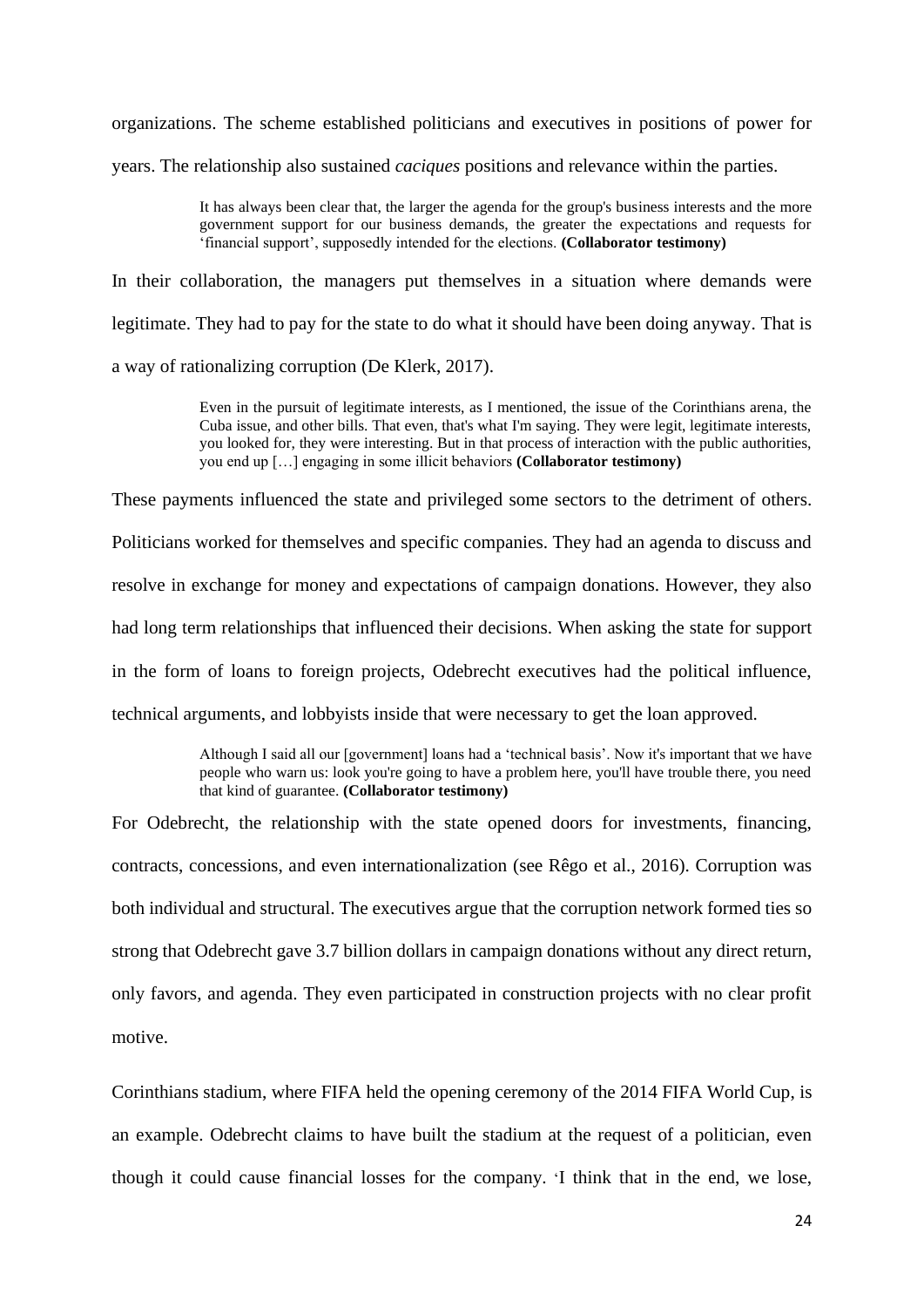Corinthians lose, the bank loses all. It is a game where everyone loses.' **(Collaborator testimony)**. Its construction is part of an old relationship between two individuals with power positions both in the private and public sectors. By constructing the stadium, Odebrecht ensured that they maintained their position and access to power. 'Basically, a request from (Name), [who said] "look, help Corinthians to build the stadium."' **(Collaborator testimony).**

Campaign donations and personal relationships are two facets of the affiliation between godfathers and *caciques*. Some of the Odebrecht requests to the government, especially those related to public contracts, needed technical arguments to win bids or approval for financing. To these ends they used partners, associations, lobbyists, often people within the government or chosen by a political chief, with power to build a coalition and present arguments to convince politicians or technically endorse their predefined decisions. However, this legal corporate political activity (CPA) is only one part of the entire process of patron-client politics. These CPAs were used to make the official request to the state, while personal and corrupt relationships granted the approval from behind the stage.

> In our evaluation, the final result that she (the Lobbyist) generated was not anything (illegal), that is, she did not defend a loan that did not make sense, she did not defend something that had no technical background, but she worked. When I say she worked, for example, if we had a loan to put on the agenda and maybe that loan would take two or three meetings of the *COFIG<sup>4</sup>*, she helped us to advance the credit. [...] This loan has that kind of problem. Many times, you go, if you do not solve this issue you get kicked out of *COFIG*, you have to come back and order again, she already advanced it for us **(Collaborator testimony).**

In summary, the relationships worked between the executives at Odebrecht and members of the state by changing the organizational culture and structure. It occurred throughout the entire company hierarchy and in all government spheres. This huge interaction with the state, with numerous relationships within this model, built the systemic corruption network. The result was the change in public contracts, Brazilian laws, and company processes over the years.

#### **Back to Theory**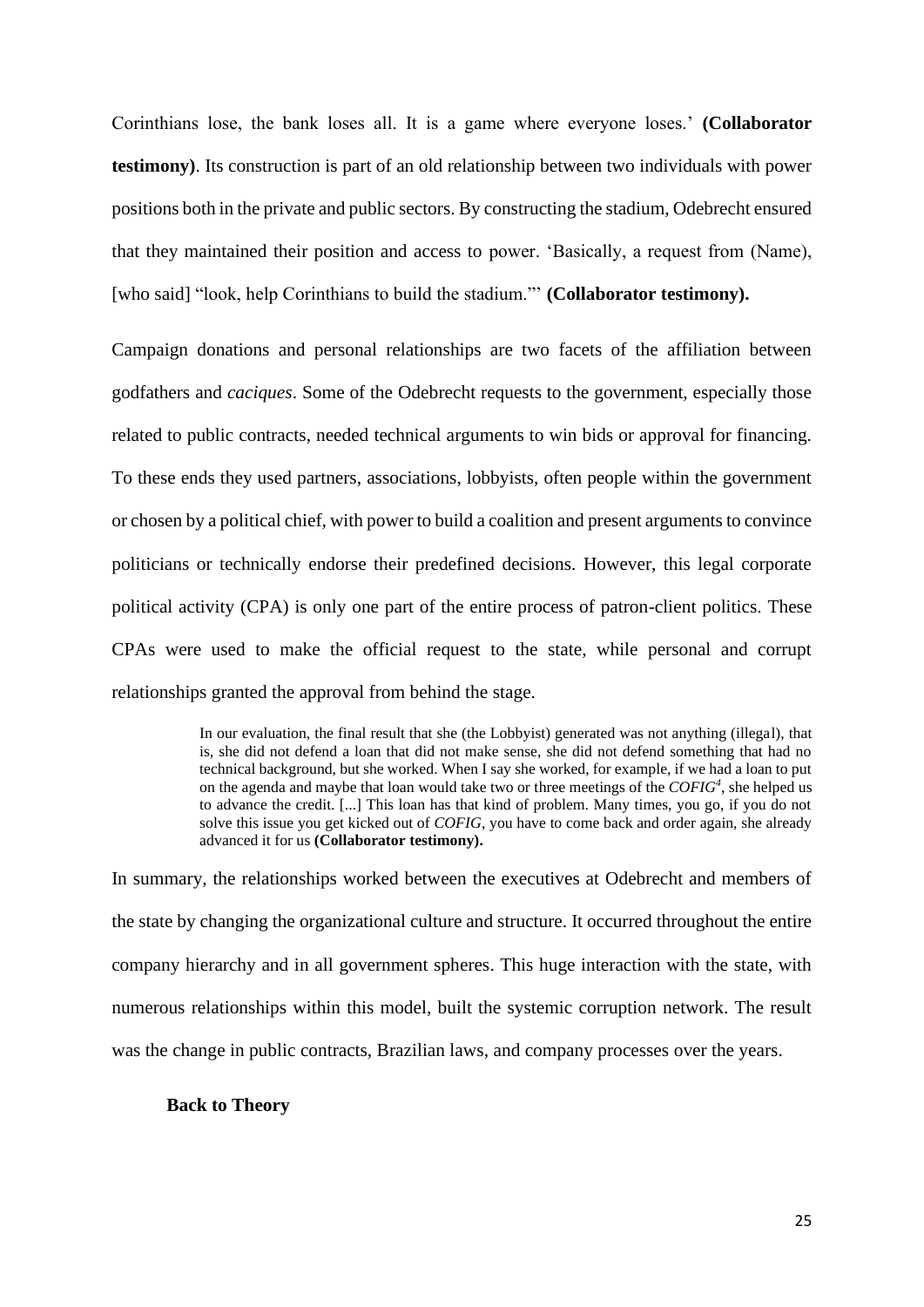Zyglidopoulos (2016) defines first and second-order corruption from the idea that corruption is based on the abuse of power. We develop that idea, bringing together the theory of individual and relational power and corruption theory with the case study. From that, it was possible to offer three propositions (P) that develop the precedents and outcomes of second-order corruption. In this section, we elaborate on those propositions and demonstrate the relationship between the constructs based on the case study and the theory. Figure 1 shows the constructs and propositions that relate to then to be further developed.



**Figure 1: Constructs and their relations**

Anand et al. (2004) state that corruption comes from positions of power or from the misuse of a public role (Nye, 1967). However, for second-order corruption, this abuse of power needs to change the rules to benefit the agents or their organization. Therefore, it is necessary to first define the kind of power that is being abused.

In the case of Odebrecht, every connection between the public and the private sector described in the collaborations points to a personal relationship. Consequently, these nodes only have decision-making power due to their position in the corrupt structure. From one side there is the godfather who relates directly with a *cacique*. He is responsible for getting the authorization of his superior, allocating the source of the money, and asking the structured operations sector to arrange the payment through a middleman. 'Part of this payment may have been via an official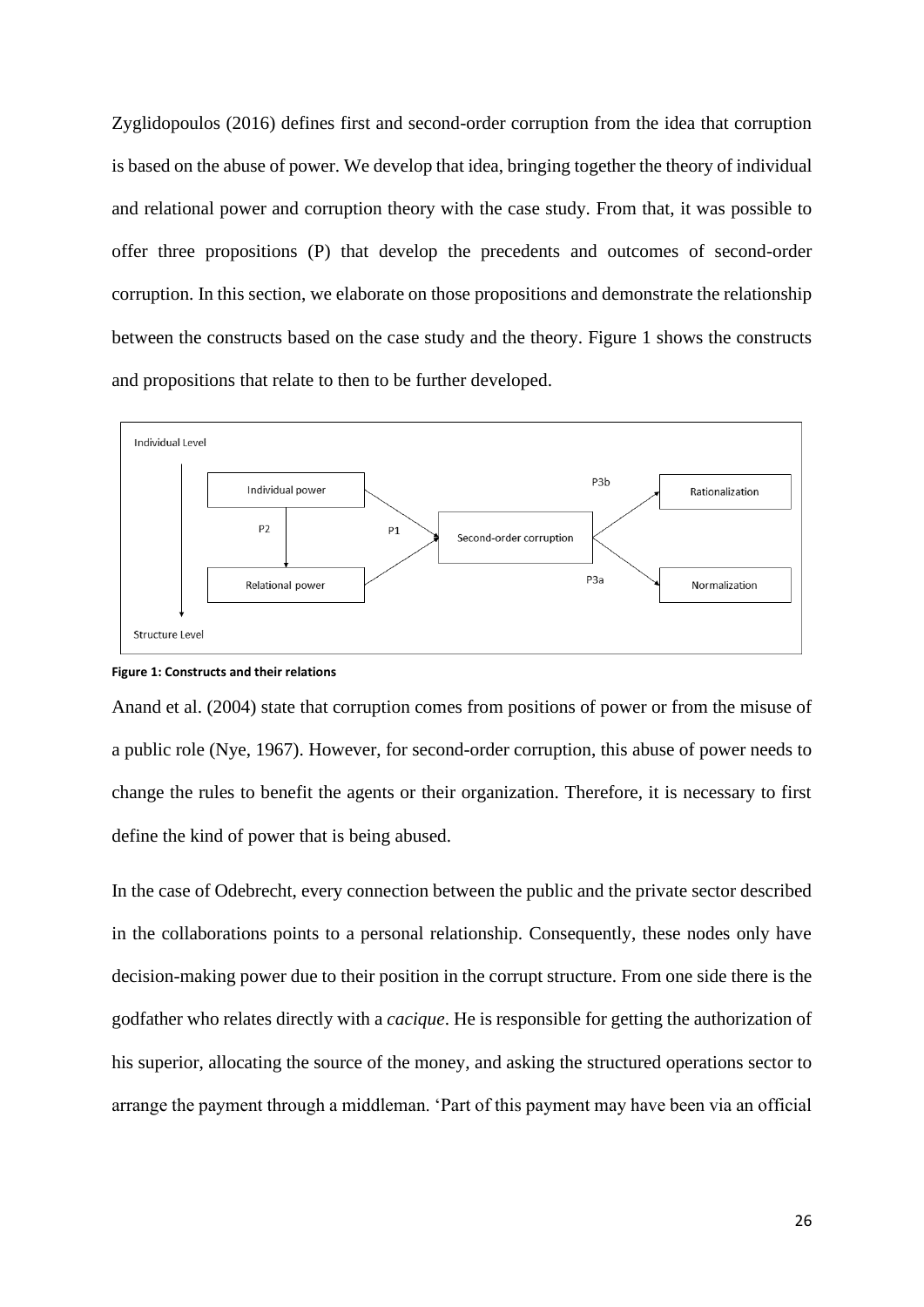bonus (donations), […], one part was slush funds, one part an offshore account' **(Collaborator testimony).**

The politician, on the other hand, is responsible for allocating this money to his partners and political associates and giving the company access to power. This access could result in specific compensation such as a provisional measure, or an extensive agenda with multiple types of political demands. That would benefit the company and therefore the executive.

The established relationships are forms used by the executives to gain access to the power of the state. The abuse of the power of the state over time creates second-order corruption because the state finds itself indebted to private sector control (Barley, 2007). Thus, second-order corruption is not the abuse of the position of the individual for their gain, but rather an abuse of power accessed through the relationship between individuals. Therefore, this type of corruption should be treated as a systemic and interconnected activity (Nielsen, 2003).

Second-order corruption is the corruption that changes norms to the benefit of individuals or organizations (Zyglidopoulos, 2016). However, organizational corruption is the corruption that cannot be ended if processes are not changed because they were compromised (Pinto et al., 2008). This definition overlap is seen in the example of *caciques* and godfathers that developed into changing organizational processes and state laws, transforming actions into structures (Barley & Tolbert, 1997) they change entities, organizational and state norms (Sturm & Antonakis, 2015). Therefore, it is possible to contribute to the definition of second-order corruption as in proposition 1.

Proposition 1: Individual agency and structural factors contribute to the change of norms, rules or processes in second-order corruption.

Empirically, it is possible to observe how corruption is a multidimensional phenomenon (Lange, 2008). Therefore, the research on corruption needs to consider the micro, meso and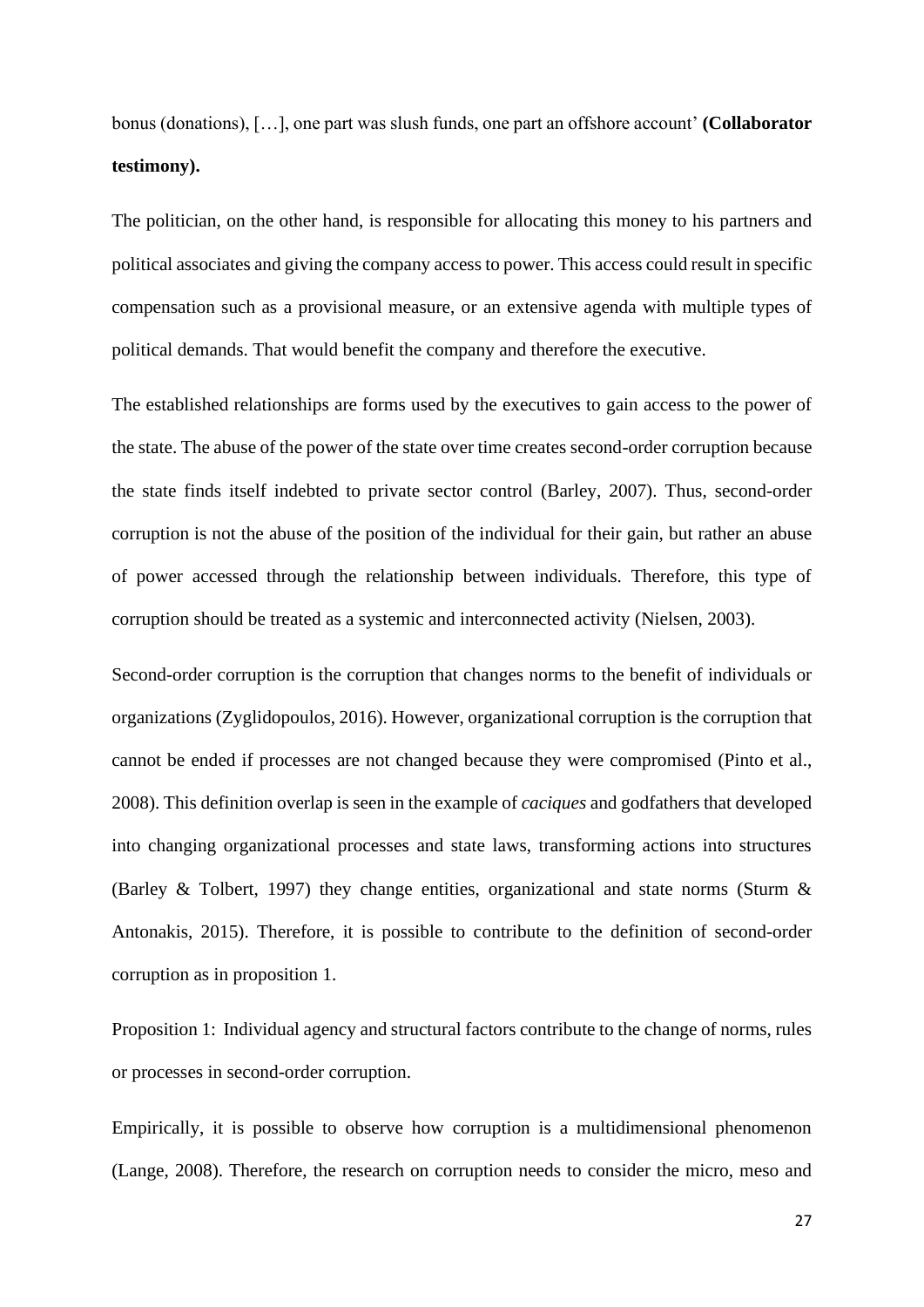macro levels of analysis in a comprehensive and systemic view of corruption (Brass et al., 1998; Nielsen, 2003). Individual actions and relationships of power transformed cronyism into systemic corruption and gave place to structural changes that reified corruption in rules (Barley & Tolbert, 1997; Khatri et al., 2006).

The power mentioned here is not only that inherent to authority, nor is it the ability to manipulate or coerce others to your will, causing them to do something they do not want to do (Lukes, 1974). The use of power here is a win-win strategy. It rests in the relationship of trust between a public and a private agent. Power is a relational aspect of their connection. It is not a coercive power, as both agents win from its abuse (Clegg, 1989; Fleming & Spicer, 2014).

We argue that the abuse of power in second-order corruption is bigger than that given by an individual position. It is a power exerted on a network of complexity; therefore, to change norms for private gain, it is necessary to be connected, to be able to exert power over relationships and then abuse it. It is a manipulation of power in which individuals create or modify norms for their benefit through social interaction (Fiske, 1992; Fleming & Spicer, 2014).

More important than the position they occupy are the structures and relationships of political chiefs and executives that allow power to be abused for private gain. Power is embedded in structures and human relationships (Fleming & Spicer, 2014). Relational power is that which is abused, in collusion, to modify norms in second-order corruption, as seen in proposition 2.

Proposition 2: Individual powers can be exchanged to create relational power.

For years the corruption in Odebrecht brought the company closer to the government. The result of this scheme was massive control over government decisions but also the guaranteed continuation of politicians in their positions. This context of second-order corruption, created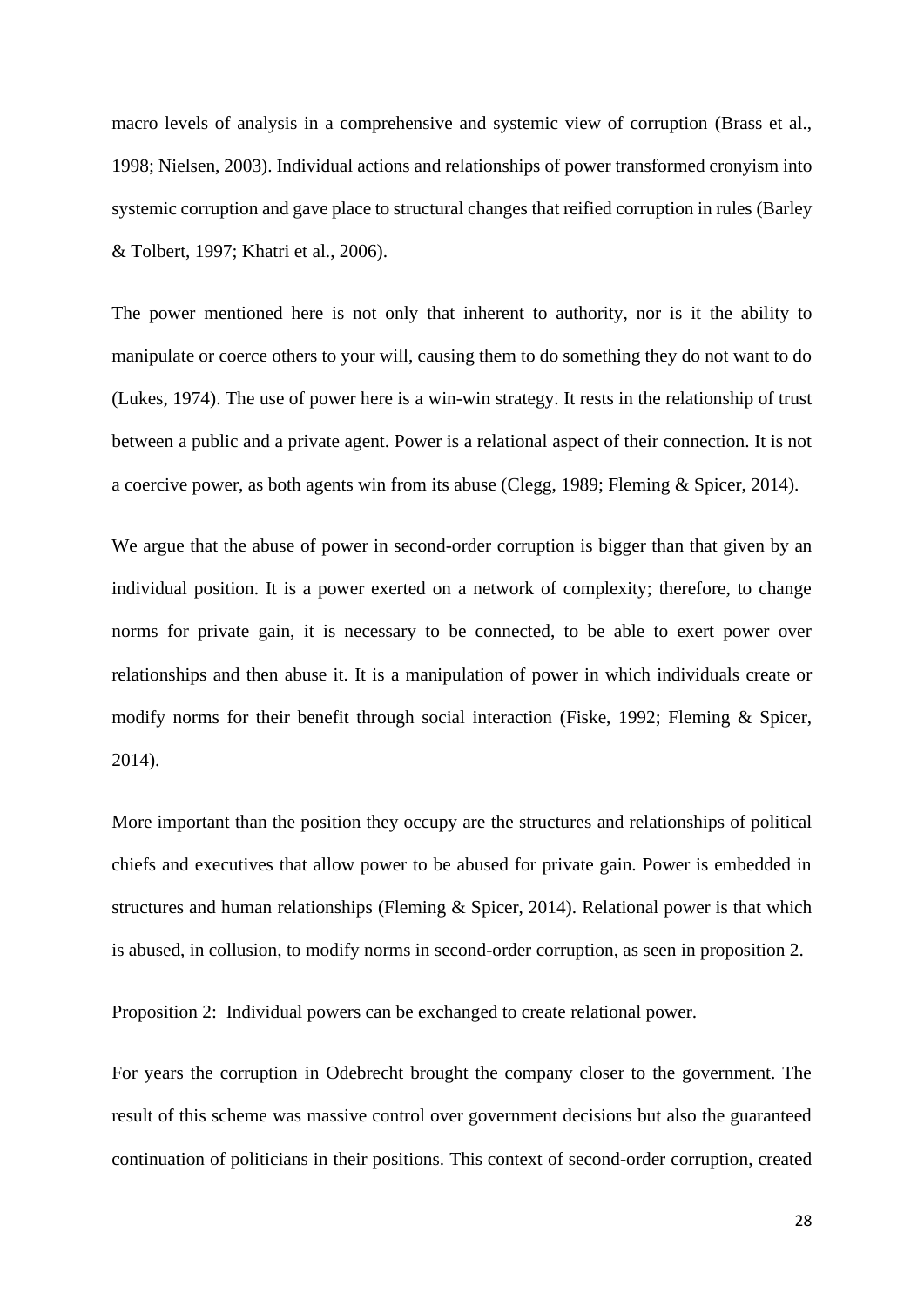by the abuse of relational power, has two consequences that matter for organizational corruption. On the one hand, the corruption is seen as normal, because the structures around it are part of the habits of people, and it is not a single event, but rather an everyday relationship (Graaf, 2007; Nelson, 2017). On the other hand, the trust that is required for acts of corruption enhances personal relationships and results in the rationalization of corruption. The executives try to exempt themselves from guilt over doing the wrong thing, which also contributes to continued corruption (De Klerk, 2017).

Several examples can be used to describe how corruption has become normal in the routine operations of Odebrecht. 'All this [corruption], that is happening now, it was a thing institutionalized, it was a normal business' **(Collaborator testimony).** They used intermediaries and partners to carry illegal payments as part of the corrupt network. The structured operations sector was responsible for illegal payments. Executives of Odebrecht received their bonuses through the illegal system and could ask for illegal payments to gain specific advantages or maintain relationships. As Nelson (2017) argues, corruption becomes the norm when too many people get used to it. In those cases, a toxic culture is created. By creating a culture of corruption, the force of domination power is in place and establishes both ideological and preeminent views. The individual either accepts it or leaves (Fleming & Spicer, 2014; Pagès et al., 1998). Second-order corruption, based on relational power, leads to normalization of corruption, as stated in proposition 3a.

Proposition 3a: Second-order corruption reifies power into rules, normalizing corruption.

Proposition 3b: Second-order corruption leads individuals to rationalize corruption.

Finally, as seen in proposition 3b, the abuse of relational power also influenced the rationalization of corruption. The executives kept stating that their acts were necessary and legitimate and that they were doing good things for the development of the country. 'For the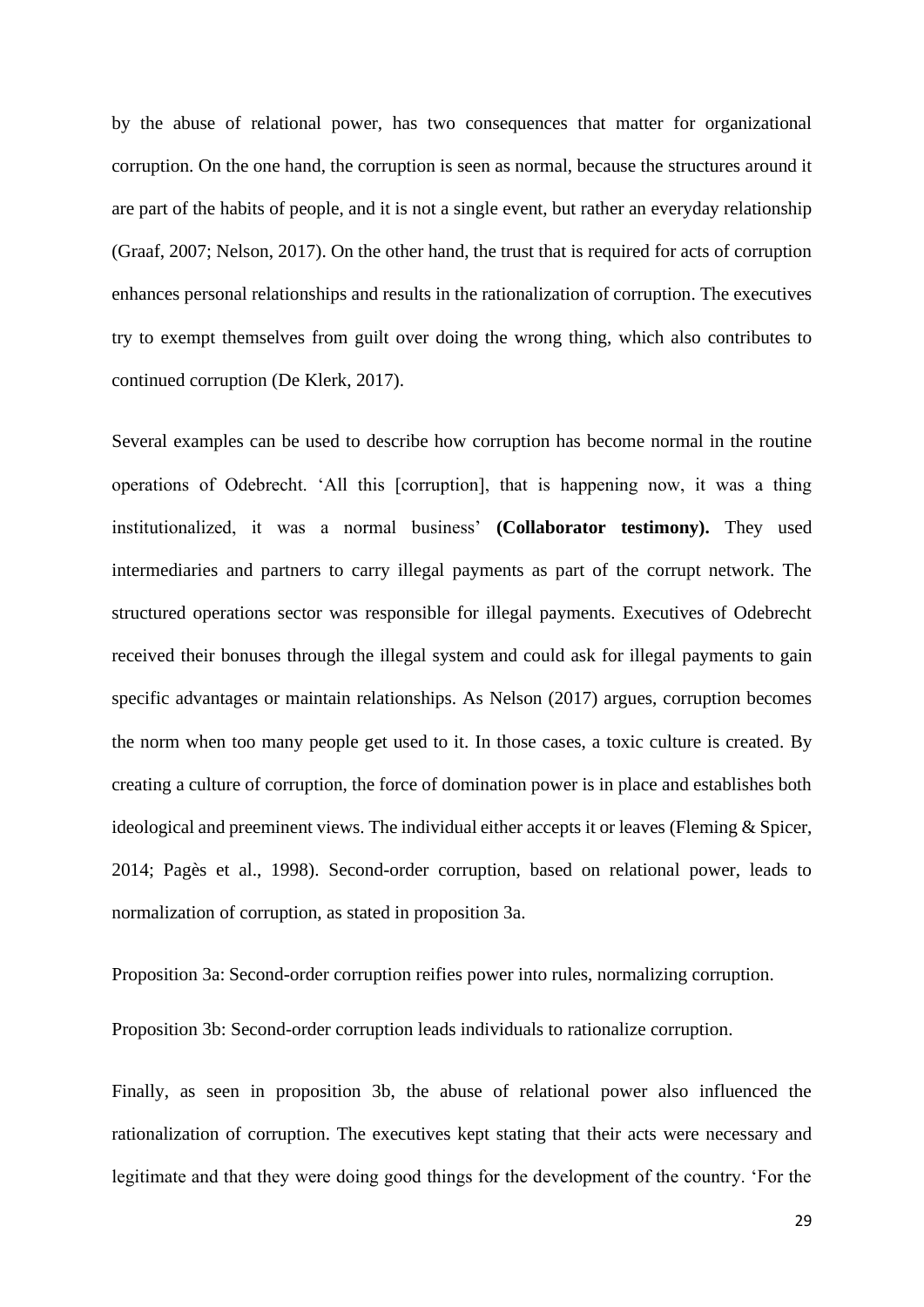venture to be successful and to be concluded in time to generate energy for the needs that Brazil, we can say, demanded' **(Collaborator testimony)**.

At the time of the collaboration process, the executives had already been found guilty and incarcerated. By collaborating they aimed to reduce their sentences, although the process of rationalization and deconstruction of rationalization was evident. They are now consciously aware that what they did was wrong, however, to redeem themselves from the guilt they created excuses, blaming the company and the structure. They also state that their actions were legitimate because they would benefit the company and the country.

Thinking about the context of corruption, and the continuum of destructiveness, the executives were in an environment of second-order corruption that made corruption a norm. They participated in corruption as guilty perpetrators. Their acts were propelled by their position in the organization and impelled by their culture (Zyglidopoulos & Fleming, 2008). By rationalizing, individuals are engaging in a changing of self, giving unconscious excuses to act against their own morals. The power acting here is subjectivation, in the sense that it molds the identity and beliefs of individuals (Fleming & Spicer, 2014). They attain ethical distance and are pushed through the continuum of destructiveness (Zyglidopoulos & Fleming, 2008).

# **Conclusion**

As Zyglidopoulos (2016) argues, second-order corruption is harder to address, because of its perpetuation across levels of hierarchy. However, the rules are changed by the abuse of relational power, and not only by the power of positions or authorities. We carried a single case study and found that individual agency and structural factors impact Second-order corruption; the social exchange of individual powers creates relational power; Second-order corruption impacts the normalization and rationalization of corruption.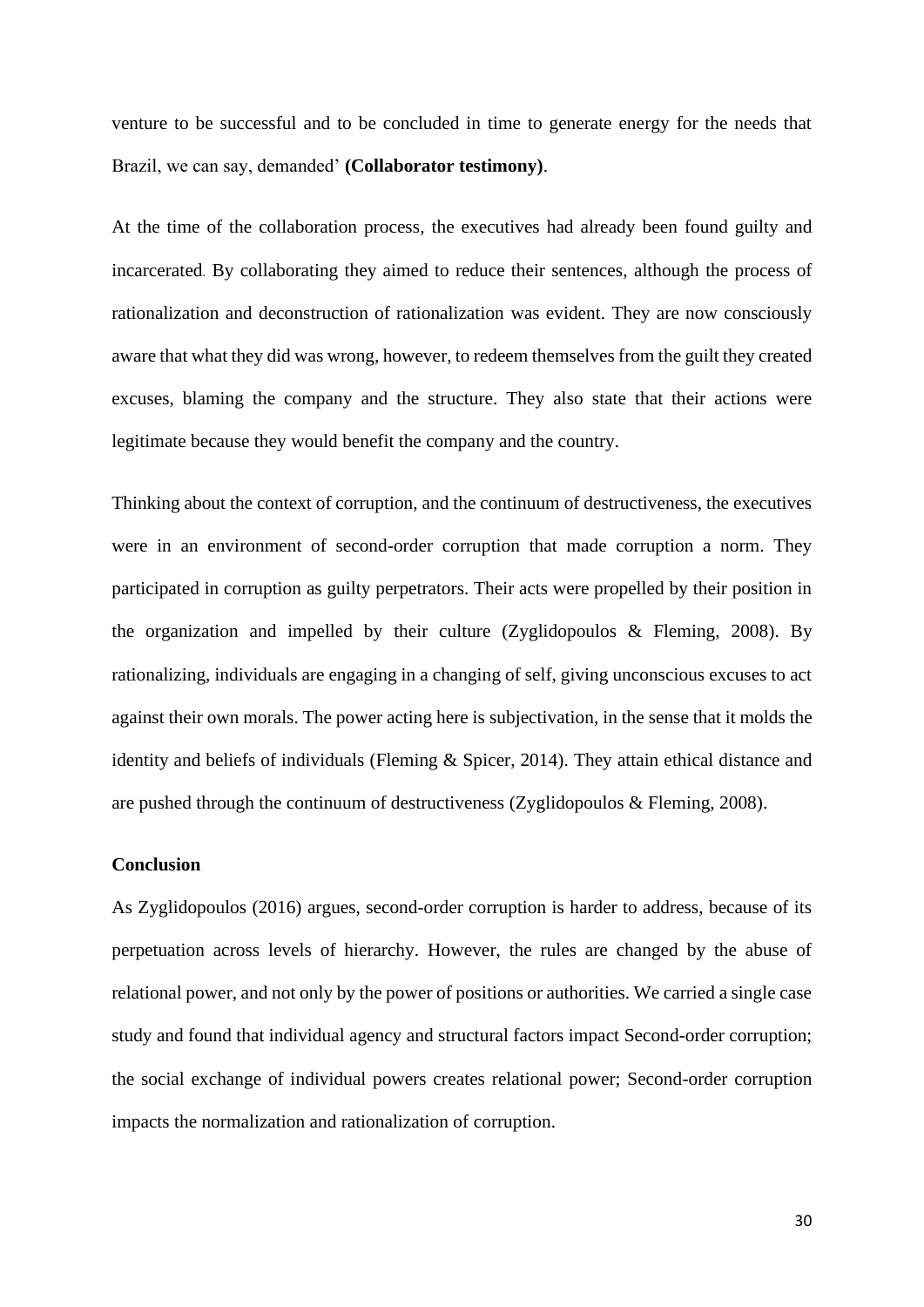The use of qualitative methods with recent developments in power and corruption theories can be beneficial to systemic corruption research, given the necessity of empirical analysis of corruption (Nielsen, 2003). This study also enhancesthe definitions of *caciques* and godfathers, considering the Brazilian context, and highlights the relational power that those actors have within the structure. They are bounded both by the corrupt practices and the necessity of pursuing the interests of their organizations in a murky environment.

The abuse of power was a win-win strategy of power manipulation (Fleming & Spicer, 2014). These long-term relationships between political chiefs and godfathers enabled them to have an agenda with the government without necessarily making payments for each of their demands. They were partners, and their association benefited the company and political operators to the detriment of Brazilian society. This description of a personal relationship is intended to demonstrate how the connection between two nodes of the larger network enabled corrupt acts by individuals but also framed their actions inside the overall corruption system.

Second-order corruption creates rules for private benefit; however, the power that is being abused is individual and relational. Internal mechanisms and cultures also are modified. Second-order corruption leads to the normalization and rationalization of corruption, pushing agents further into the continuum of destructiveness (Zyglidopoulos & Fleming, 2008).

Odebrecht and the other companies were caught by Operation Carwash with the aid of plea bargain collaborations. Some of the mechanisms of corruption were dismantled such as the prohibition of campaign donations from companies since 2016. Despite the board president remaining the same, the president of the holding was replaced, the processes seemed to be changing, and they started a 'journey of transformation', as they called it (Odebrecht, 2018). However, many of the laws they purchased and the contracts they gained throughout the years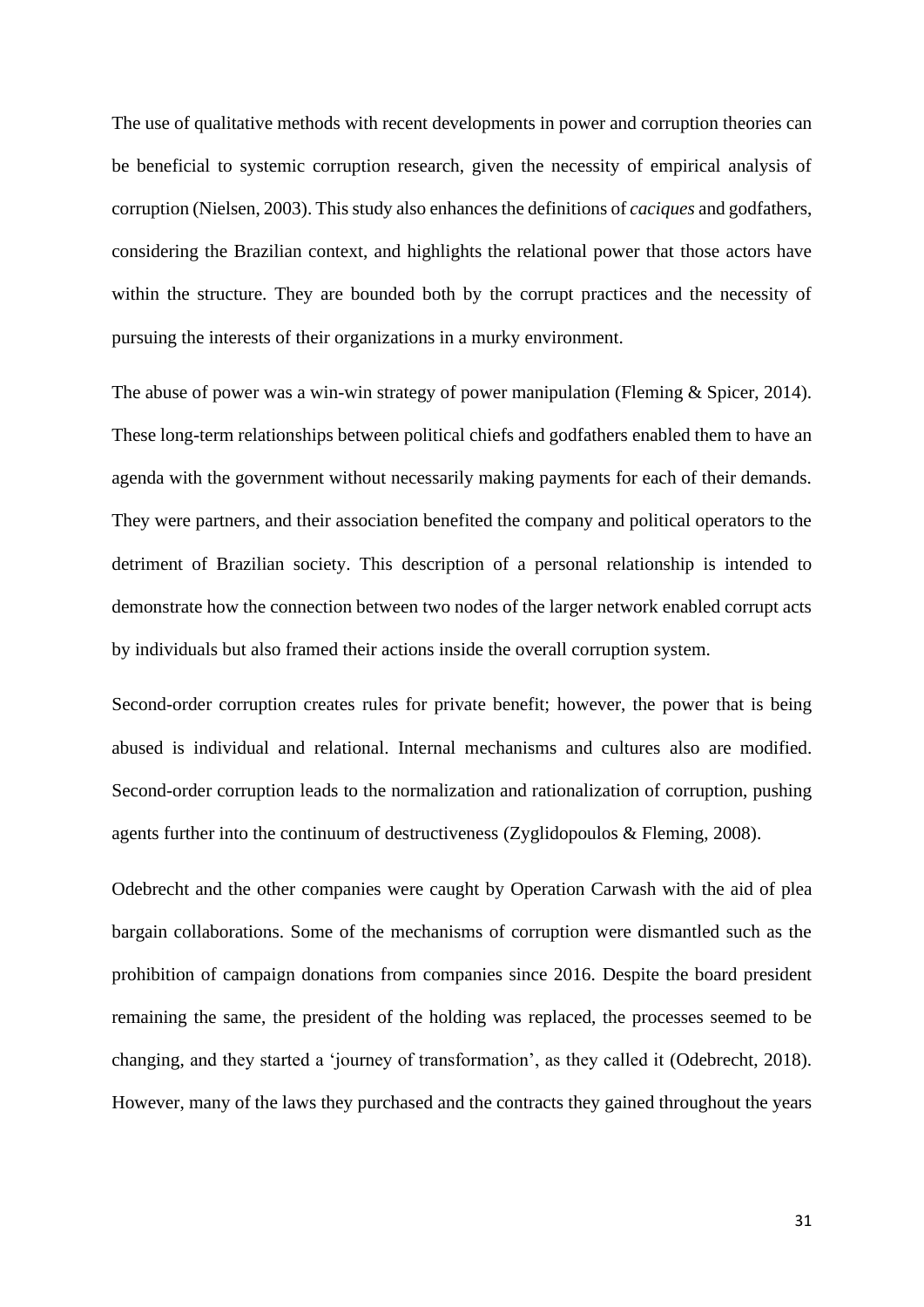of corruption still need to be reviewed. Those significant changes and forms of combat open future research questions.

The propositions are based on a single case study and current theories on second-order corruption and power. They can be developed and tested with future research. Corruption is socially constructed, and changes in norms, rules, and habits take time (Warburton, 2013). Therefore, a longitudinal study may be appropriate to investigate the effects of second-order corruption on rules and norms. Specifically, the idea that individual powers can be exchanged to be transformed into relational power may be key to understanding the growth of systemic corruption in the upper echelons of organizations. Also, the normalization and rationalization of corruption as possible consequences of second-order corruption needs to be further studied. Both are important concepts in combating corruption because if they are not addressed, they can lead to more corruption (Nelson, 2017; Zyglidopoulos & Fleming, 2008).

#### **Footnotes**

<sup>1</sup>Some native Brazilians designate the chief of a tribe with the word *cacique*.

<sup>2</sup> Following the recommendation of the ethical committee and the juridical idea that people have the right to be forgotten (Weber, 2011), the names will remain confidential.

<sup>3</sup> Provisional measures (*medidas provisórias*): Similar to executive orders in the United States, these measures, signed by the president, work as law for sixty days and can become permanent with the approval of Congress.

<sup>4</sup> COFIG (Export Financing and Guarantee Committee) - Administrative body that monitors the operations of the Exportation Financing Program

# **References**

Aggarwal, R. K., Meschke, F., & Wang, T. Y. (2012). Corporate Political Donations: Investment or Agency? *Business and Politics*, *14*(1), 1–38. https://doi.org/10.1515/1469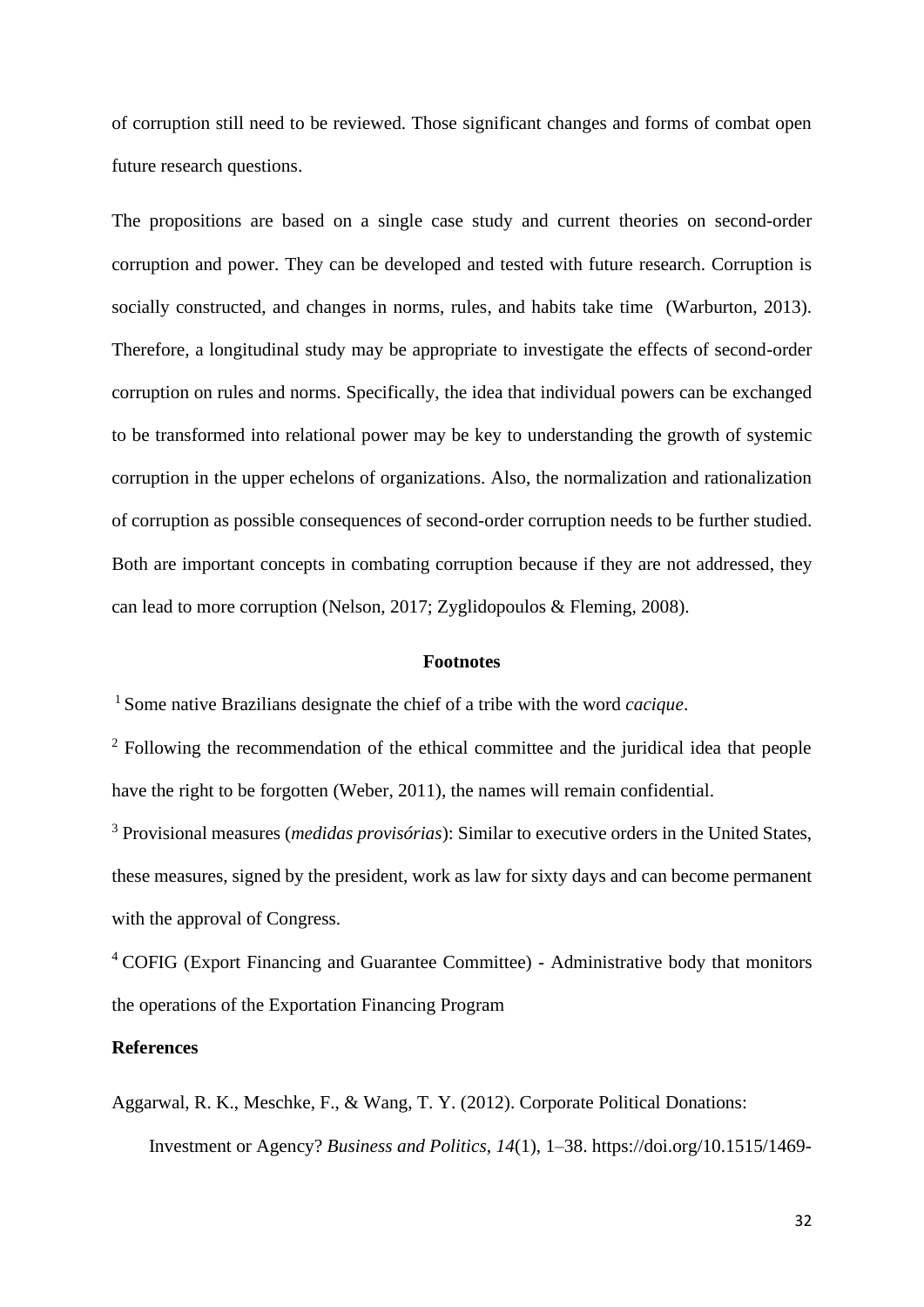3569.1391

- Aguilera, R. V., & Vadera, A. K. (2008). The Dark Side of Authority: Antecedents, Mechanisms, and Outcomes of Organizational Corruption. *Journal of Business Ethics*, *77*(4), 431–449. https://doi.org/10.1007/s10551-007-9358-8
- Anand, V., Ashforth, B. E., & Joshi, M. (2004). Business as usual: The acceptance and perpetuation of corruption in organizations. *Academy of Management Executive*, *19*(4), 9–23. https://doi.org/10.5465/AME.2005.19417904
- Anderson, B. (1988). Cacique Democracy in the Philippines: Origins and Dreams. *The New Left Review*, (1/169), 3–31.
- Arellano-Gault, D. (2019). Government Corruption: An Exogenous Factor in Companies' Victimization? *Public Integrity*, *21*(2), 141–160. https://doi.org/10.1080/10999922.2018.1433425
- Backhouse, Hsu, & Silva. (2006). Circuits of Power in Creating de jure Standards: Shaping an International Information Systems Security Standard. *MIS Quarterly*, *30*, 413. https://doi.org/10.2307/25148767
- Barley, S. R. (2007). Corporations, democracy, and the public good. *Journal of Management Inquiry*, *16*(3), 201–215. https://doi.org/10.1177/1056492607305891
- Barley, S. R., & Tolbert, P. S. (1997). Institutionalization and Structuration: Studying the Links between Action and Institution. *Organization Studies*, *18*(1), 93–117.
- Borgatti, S. P., & Foster, P. C. (2003). The Network Paradigm in Organizational Research: A Review and Typology. *Journal of Management*, *29*(6), 801–830. https://doi.org/10.1016/S0149-2063
- Brasil. *Lei 12529/11 | Lei n<sup>o</sup> 12.529, de 30 de novembro de 2011*. , (2011).
- Brasil. *Lei 12850/13 | Lei n<sup>o</sup> 12.850, de 2 de agosto de 2013*. , (2013).
- Brasil, & Ministério Público Federal. (2014). *Entenda o caso*. Retrieved from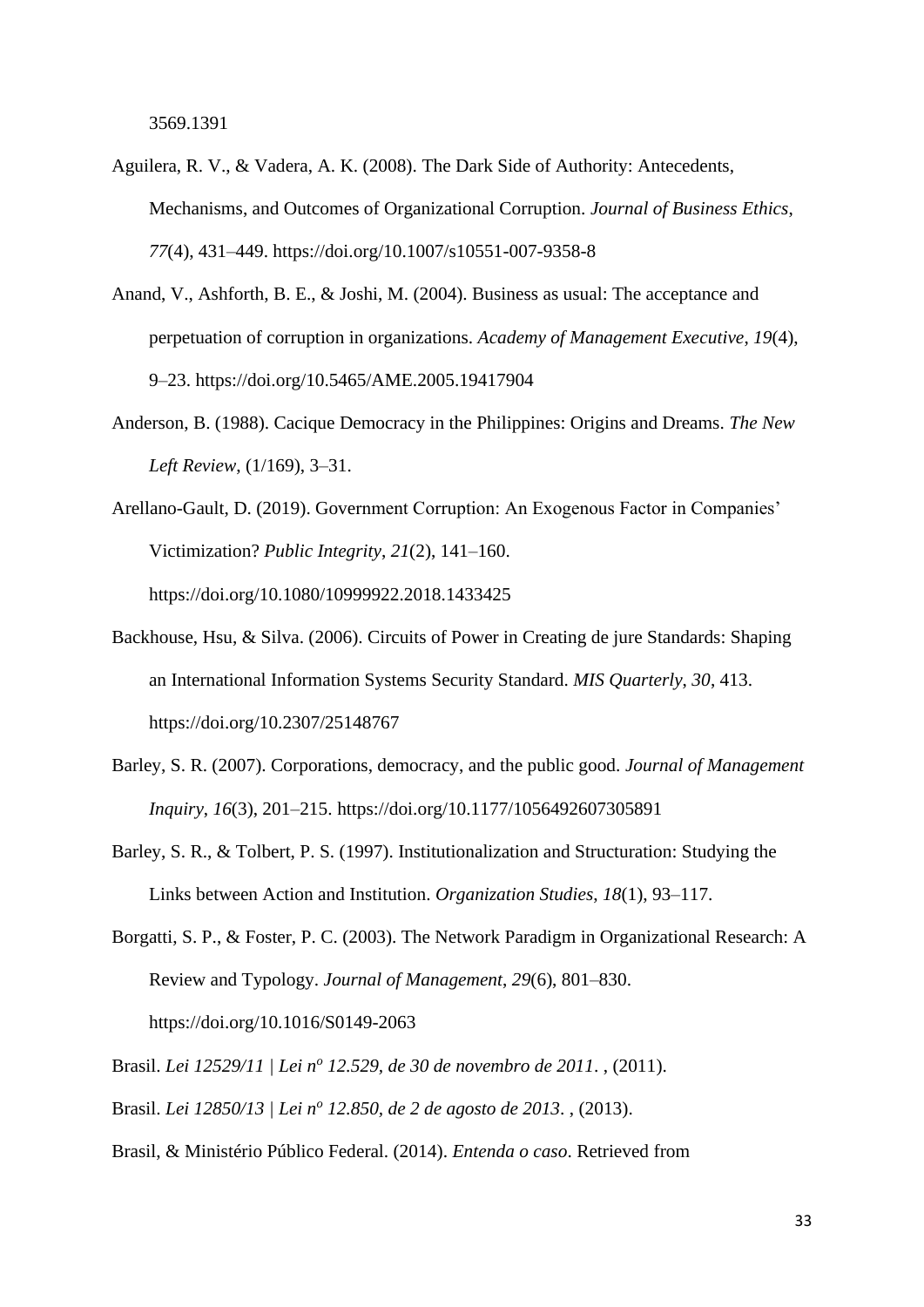http://lavajato.mpf.mp.br/entenda-o-caso

- Brass, D. J., Butterfield, K. D., & Skaggs, B. C. (1998). Relationships and Unethical Behavior: A Social Network Perspective. *The Academy of Management Review*, *23*(1), 14–31.
- Brei, Z. A. (1996). *Corrupção : dificuldades para definição e para um consenso*. *30*(I), 64– 77.
- Bringer, J. D., Johnston, L. H., & Brackenridge, C. H. (2006). Using Computer-Assisted Qualitative Data Analysis Software to Develop a Grounded Theory Project. *Field Methods*, *18*(3), 245–266. https://doi.org/10.1177/1525822X06287602
- Campbell, J.-L., & Göritz, A. S. (2014). Culture Corrupts! A Qualitative Study of Organizational Culture in Corrupt Organizations. *Journal of Business Ethics*, *120*(3), 291–311. https://doi.org/10.1007/s10551-013-1665-7
- Carazza, B. (2018). *Dinheiro, eleições e poder, As engrenagens do sistema político brasileiro*. Retrieved from https://play.google.com/books/reader?id=WONaDwAAQBAJ&hl=pt\_BR&pg=GBS.PT 24.w.0.0.163.0.1
- Castro, A., & Ansari, S. (2017). Contextual "Readiness" for Institutional Work. A Study of the Fight Against Corruption in Brazil. *Journal of Management Inquiry*, *26*(4), 351–365. https://doi.org/10.1177/1056492617696887
- Charmaz, K. (2000). Grounded theory: Objectivist and contructivist methods. In N. K. Denzin & Y. Lincoln (Eds.), *The Handbook of Qualitative Research* (pp. 509–535). Thousand Oaks, CA: Sage publications.
- Choi, J.-W. (2007). Governance Structure and Administrative Corruption in Japan : An Organizational Network Approach. *Public Administration Review*, *67*(5), 930–942.

Clegg, S. R. (1989). Frameworks of Power. In *SAGE Publications*.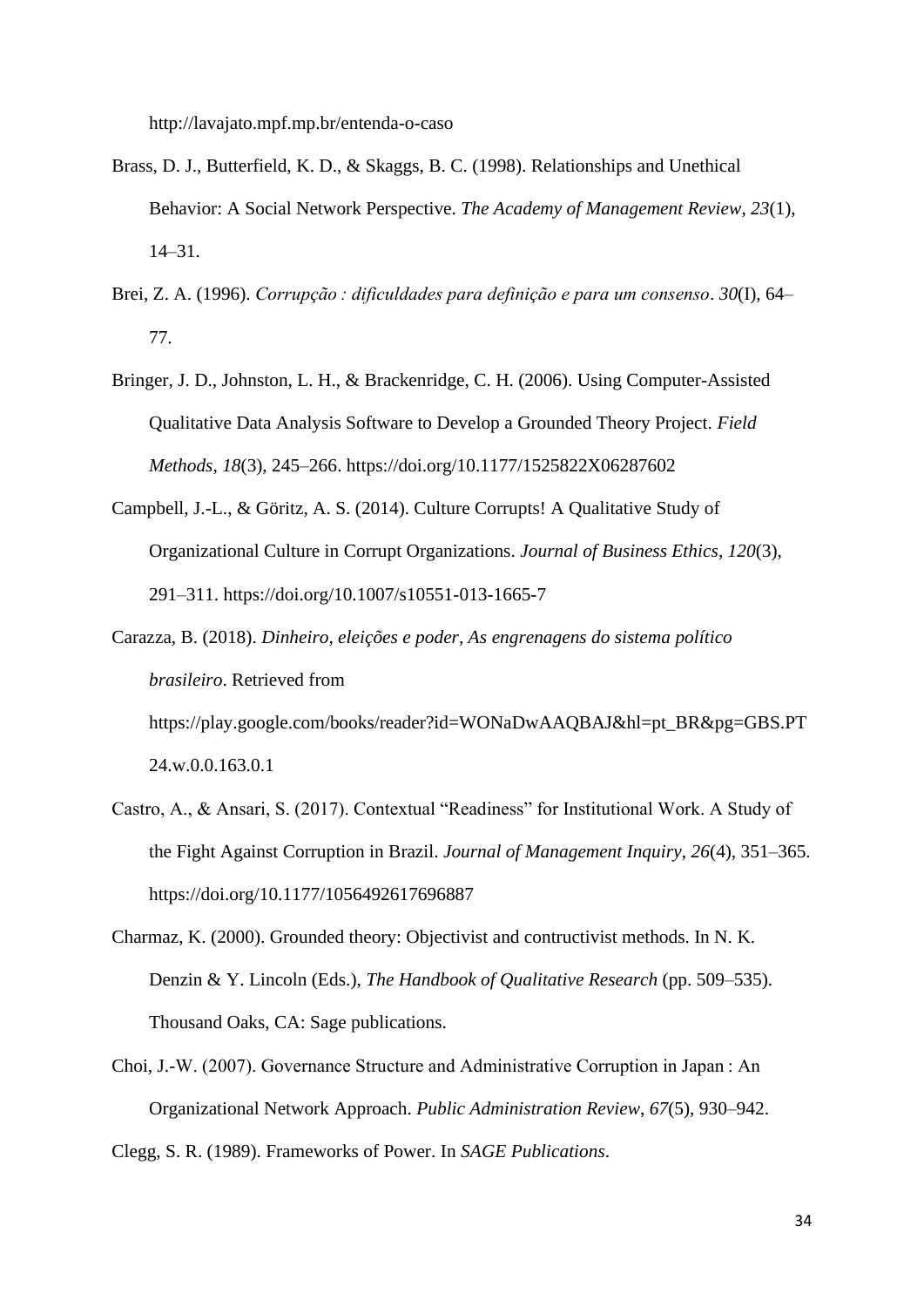https://doi.org/10.2307/1962898

- Davenport, S., & Leitch, S. (2005). Circuits of power in practice: Strategic ambiguity as delegation of authority. *Organization Studies*, *26*(11), 1603–1623. https://doi.org/10.1177/0170840605054627
- De Klerk, J. J. (2017). "The Devil Made Me Do It!" An Inquiry Into the Unconscious "Devils Within" of Rationalized Corruption. *Journal of Management Inquiry*, *26*(3), 254–269. https://doi.org/10.1177/1056492617692101
- Dobos, N. (2017). Networking, Corruption, and Subversion. *Journal of Business Ethics*, *144*(3), 467–478. https://doi.org/10.1007/s10551-015-2853-4
- Eisenhardt, K. M. (1989). Building Theories from Case Study Research. *The Academy of Management Review*, *14*(4), 532–550.

Eisenhardt, K. M., & Graebner, M. E. (2007). Theory building from cases: Opportunities and challenges. *Academy of Management Journal*, *50*(1), 25–32. https://doi.org/10.5465/AMJ.2007.24160888

- Fath, S., & Kay, A. C. (2018). "If hierarchical, then corrupt": Exploring people's tendency to associate hierarchy with corruption in organizations. *Organizational Behavior and Human Decision Processes*, *149*, 145–164. https://doi.org/10.1016/j.obhdp.2018.10.004
- Fiske, A. P. (1992). The four elementary forms of sociality: Framework for a unified theory of social relations. *Psychological Review*, *99*(4), 689–723. https://doi.org/10.1037/0033- 295X.99.4.689
- Fiske, A. P. (2004). Four modes of constituting relationships: Consubstantial assimilation; space, magnitude, time, and force; concrete procedures; abstract symbolism. In Haslam (Ed.), *Relational models theory* (pp. 77–162). Psychology Press.
- Fleming, P., & Spicer, A. (2014). Power in Management and Organization Science. *Academy of Management Annals*, *8*(1), 237–298. https://doi.org/10.1080/19416520.2014.875671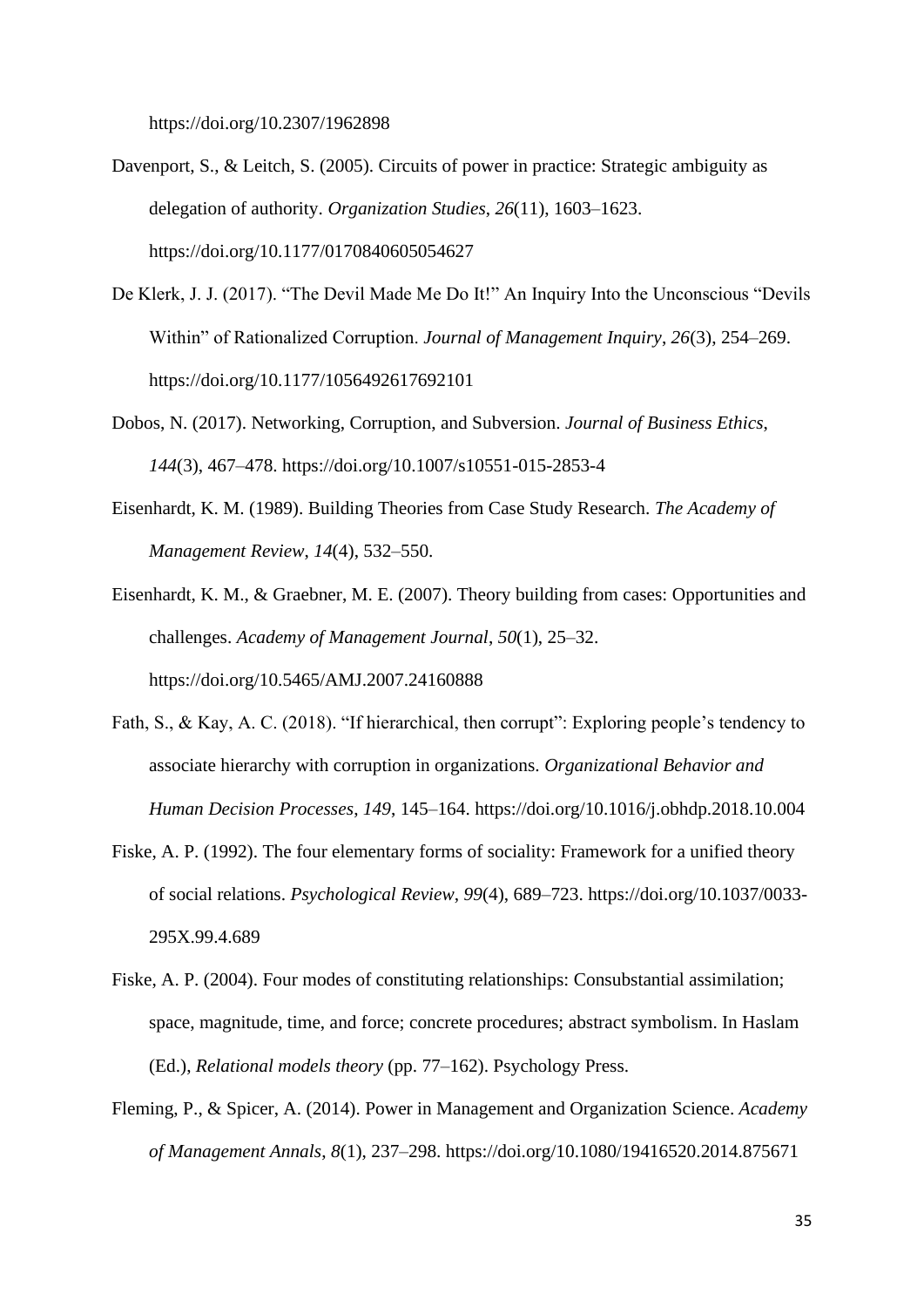- Glaser, B. G., & Strauss, A. L. (1967). *The Discovery of Grounded Theory Strategies for Qualitative Research*. Chicago: Aldine.
- Graaf, G. De. (2007). Causes Of Corruption: Towards a Contextual Theory of Corruption. *Public Administration Quarterly*, *31*(1), 39–86.
- Heath, C., Hindmarch, J., & Luff, P. (2010). *Video in Qualitative Research: Analysing Social Interaction in Everyday Life*. London: SAGE.
- Husted, B. W. (1994). Honor among thieves: a transaction-cost interpretation of corruption in third world countries. *Business Ethics Quarterly*, *4*(1), 17–27. https://doi.org/10.2307/3857556
- Jancsics, D., & Jávor, I. (2012). Corrupt Governmental Networks. *International Public Management Journal*, *15*(1), 62–99. https://doi.org/10.1080/10967494.2012.684019
- Jávor, I., & Jancsics, D. (2013). The Role of Power in Organizational Corruption: An Empirical Study. *Administration and Society*, *48*(5), 527–558. https://doi.org/10.1177/0095399713514845
- Jia, N. (2018). The "Make and/Or Buy" Decisions of Corporate Political Lobbying: Integrating the Economic Efficiency and Legitimacy Perspectives. *Academy of Management Review*, *43*(2), 307–326. https://doi.org/10.5465/amr.2016.0148
- Khatri, N., Tsang, E. W. K., & Begley, T. M. (2006). Cronyism: a cross-cultural analysis. *Journal of International Business Studies*, *37*(1), 61–75. https://doi.org/10.1057/palgrave.jibs.8400171
- Kim, S.-J., & Lee, J. (2019). A Percolation-Like Process of Within-Organization Collective Corruption: A Computational Approach. *Business & Society*, 000765031983163. https://doi.org/10.1177/0007650319831630
- Lange, D. (2008). A Multidimensional Conceptualization of Organizational Corruption Control. *The Academy of Management Review*, *33*(3), 710–729.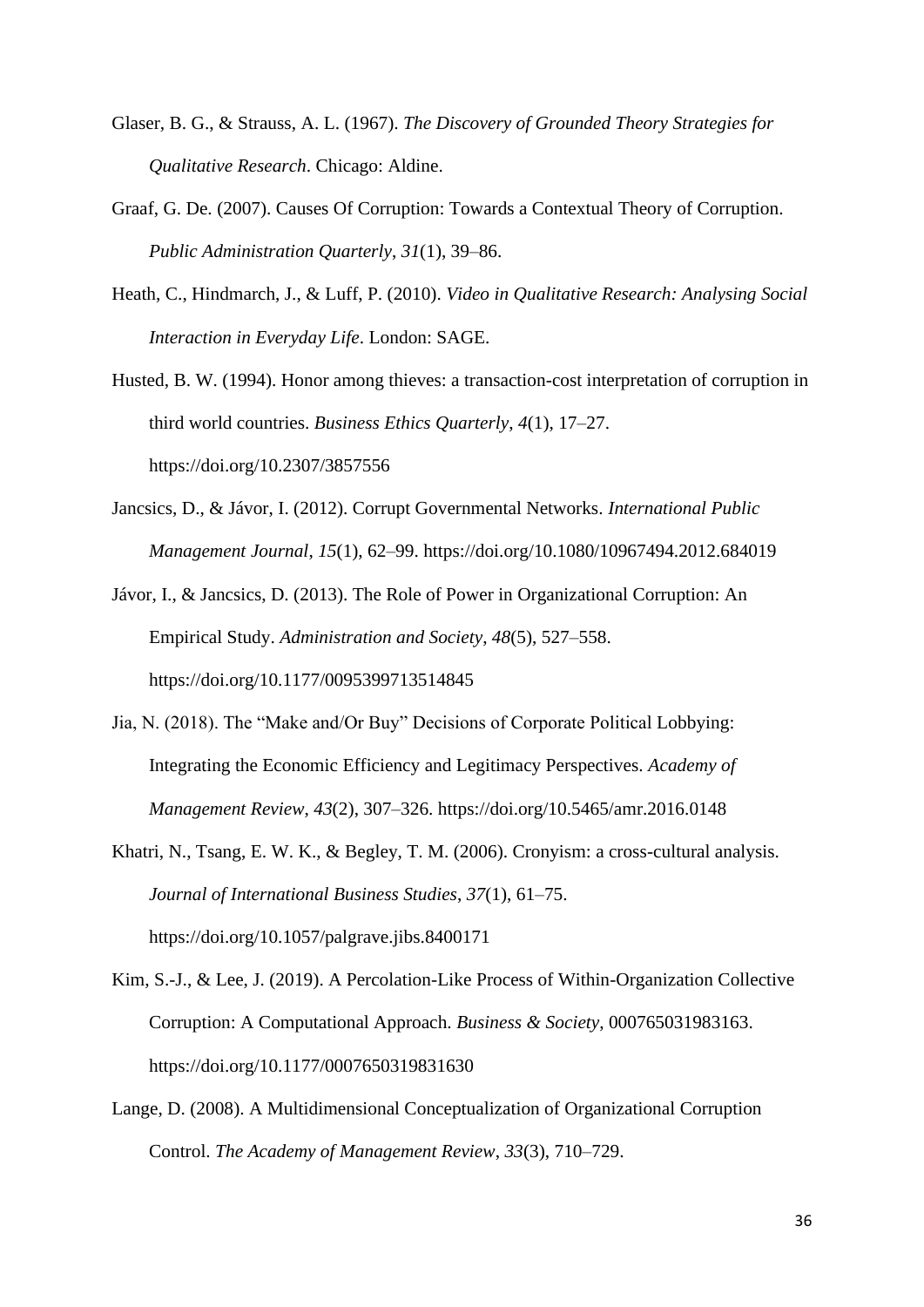https://doi.org/10.5465/AMR.2008.32465742

- Lawrence, T. B., & Suddaby, R. (2006). Institutions and institutional work. In S. Clegg, C. Hardy, T. B. Lawrence, & W. R. NORD (Eds.), *Handbook of organization studies* (2nd ed., pp. 215–254). London: Sage.
- Lazzarini, S. (2011). *Capitalismo de Laços: Os donos do Brasil e suas conexões*. Retrieved from
	- http://scholar.google.com/scholar?hl=en&btnG=Search&q=intitle:Capitalismo+de+Laço s#7
- Lemarchand, R., & Legg, K. (1972). Political Clientelism and Development: A Preliminary Analysis. *Comparative Politics*, *4*(2), 149–178. https://doi.org/10.1146/tnnorcvjoc.012809.102609

Lukes, S. (1974). *Power: A Radical View*. https://doi.org/10.1007/978-1-349-02248-9

- Moliterno, T. P., & Mahony, D. M. (2011). Network theory of organization: A multilevel approach. *Journal of Management*, *37*(2), 443–467. https://doi.org/10.1177/0149206310371692
- Morgan, G. (1986). *Images of Organizations*. Beverly Hills: Sage publications.
- Nelson, J. S. (2017). The Corruption Norm. *Journal of Management Inquiry*, *26*(3), 280–286. https://doi.org/10.1177/1056492616675415
- Nielsen, R. P. (2003). Corruption Networks and Implications for Ethical Corruption Reform. *Journal of Business Ethics*, *42*(2), 125–149. https://doi.org/10.1023/A:1021969204875
- Nunes, E. de O. (2003). *A gramática política do Brasil: clientelismo e insulamento burocrático* (3rd ed.; J. Zahar, Ed.). Retrieved from https://books.google.com/books?id=FdiLI\_K8TkMC&pgis=1
- Nyaga, G. N., Lynch, D. F., Marshall, D., & Ambrose, E. (2013). Power Asymmetry, Adaptation and Collaboration in Dyadic Relationships Involving a Powerful Partner.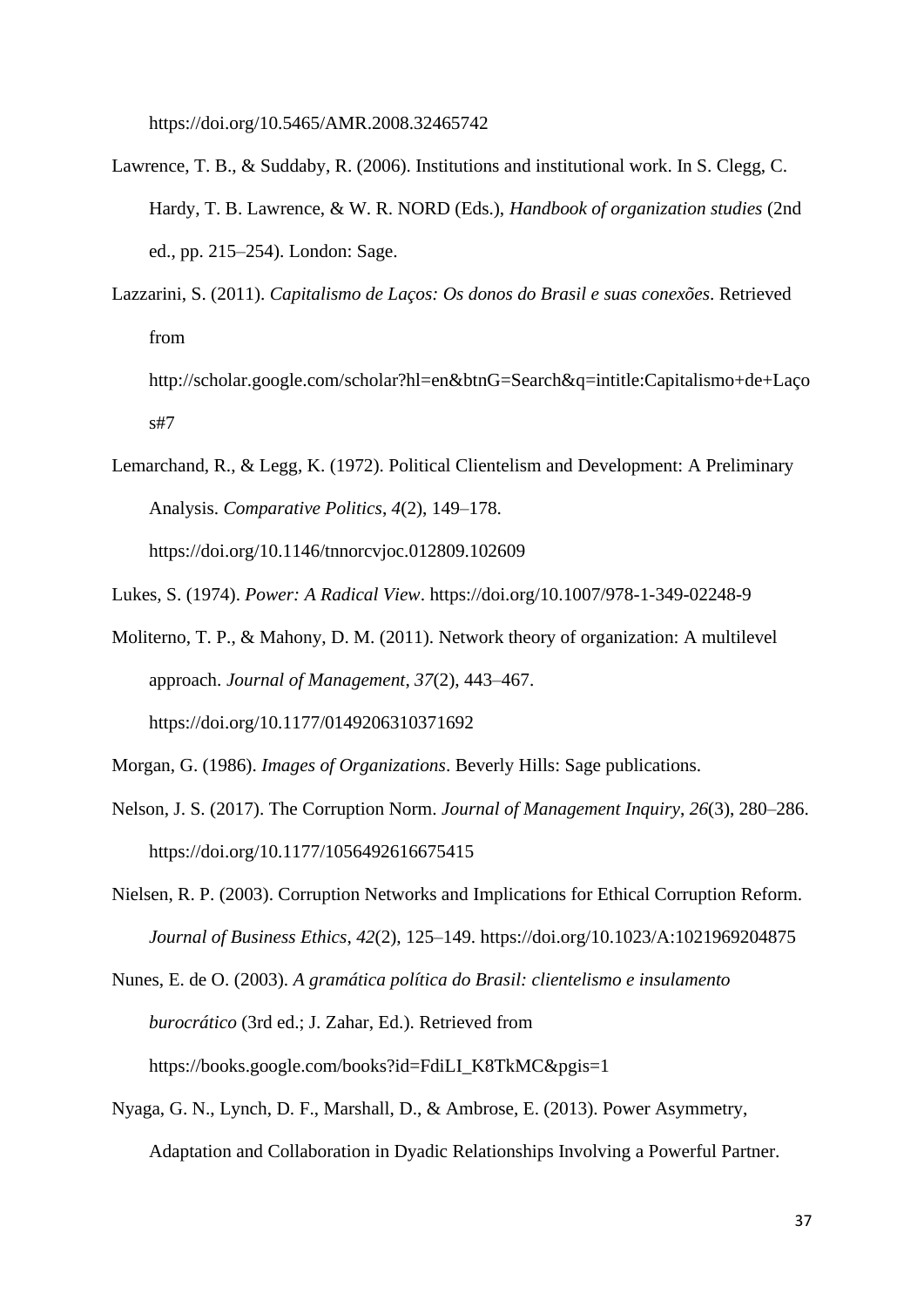*Journal of Supply Chain Management*, *49*(3), 42–65. https://doi.org/10.1111/jscm.12011

- Nye, J. . S. . (1967). Corruption and Political Development : A Cost-Benefit Analysis. *The American Political Science Review*, *61*(2), 417–427.
- Odebrecht. (2018). Jornada da Transformação. Retrieved from https://www.odebrecht.com/pt-br/a-odebrecht/jornada-da-transformacao
- Pagès, M., Gaulejac, V. De, Bonetti, M., & Descendre, D. (1998). *L'emprise de l'organisation* (1st ed.). Paris: Desclée de Brouwer,.

Palmer, D., & Maher, M. W. (2006). Developing the process model of collective corruption. *Journal of Management Inquiry*, *15*(4), 363–370. https://doi.org/10.1177/1056492606295090

- Pinto, J., Leana, C. R., & Pil, F. K. (2008). Corrupt organizations or organizations of corrupt individuals?Two types of organizational-level corruption. *Academy of Management Review*, *33*(3), 685–709. https://doi.org/10.5465/AMR.2008.32465726
- Reeves-Latour, M., & Morselli, C. (2017). Bid-rigging networks and state-corporate crime in the construction industry. *Social Networks*, *51*, 158–170. https://doi.org/10.1016/j.socnet.2016.10.003
- Rêgo, B. F. S., Dib, L. A. R., & Bemvindo, B. (2016). A Perspectiva de Redes na Internacionalização de Empresas Brasileiras de Construção Civil: O Caso Vale e BNDES em Moçambique. *Revista Ibero-Americana de Estratégia*, *15*(03), 53–69. https://doi.org/10.5585/riae.v15i3.2359
- Roniger, L. (1987). Caciquismo and Coronelismo : Contextual Dimensions of Patron Brokerage in Mexico and Brazil. *Latin American Research Review*, *22*(2), 71–99.
- Rosenblatt, V. (2012). Hierarchies, Power Inequalities, and Organizational Corruption. *Journal of Business Ethics*, *111*(2), 237–251. https://doi.org/10.1007/s10551-012-1204 y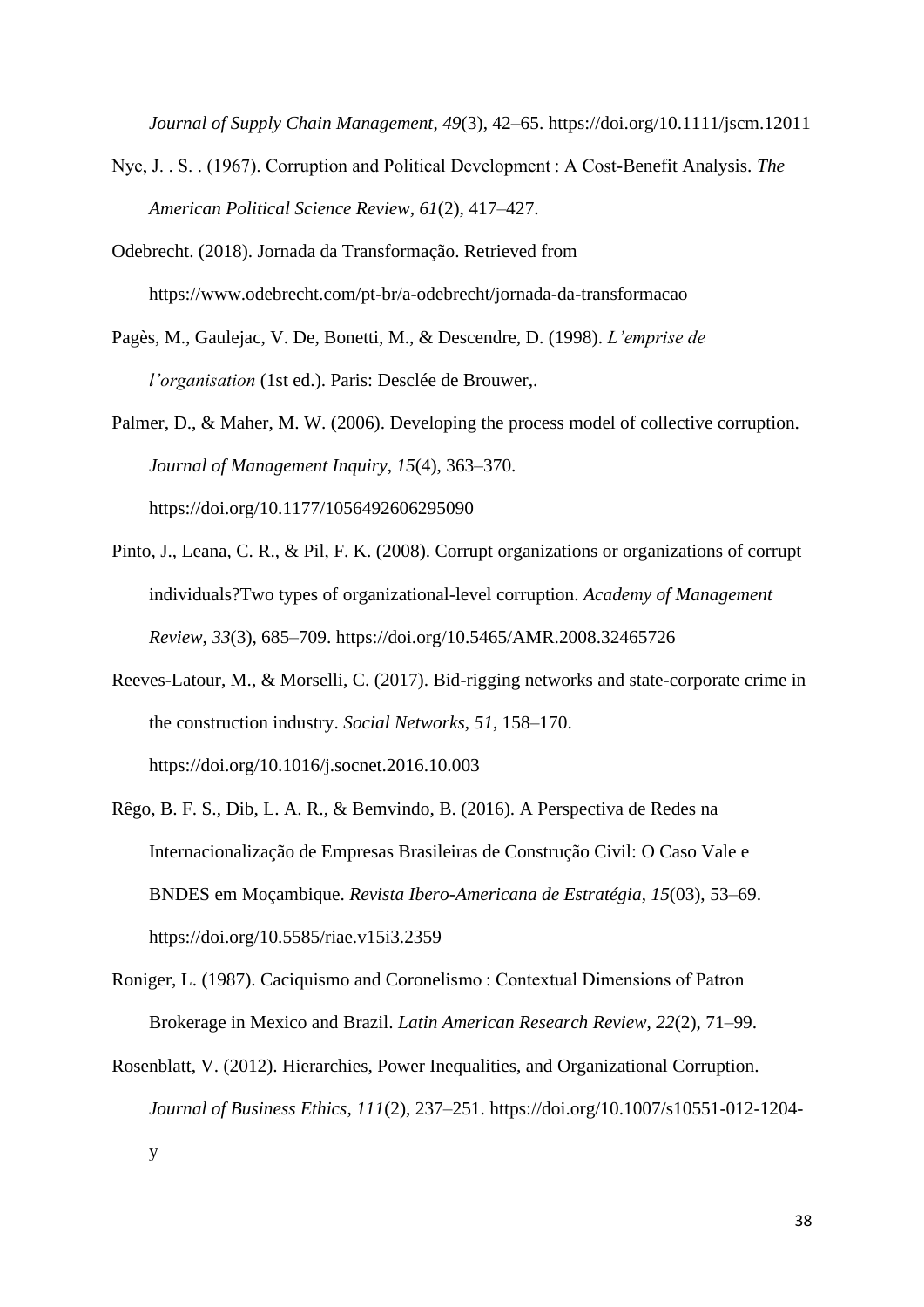Schubert, T. W. (2005). Your Highness: Vertical Positions as Perceptual Symbols of Power. *Journal of Personality and Social Psychology*, *89*(1), 1–21. https://doi.org/10.1037/0022-3514.89.1.1

- Schubert, T. W., Waldzus, S., & Seibt, B. (2008). The Embodiment of Power and Communalism in Space and Bodily Contact. In G. R. Semin & E. R. Smith (Eds.), *Embodied Grounding* (pp. 160–183). https://doi.org/10.1017/CBO9780511805837.008
- Shapira, R. (2016). Reputation through Litigation: How the Legal System Shapes Behavior by Producting Information. *Washington Law Review*, *91*(3), 60.
- Strauss, A. L. (1987). Qualitative analysis for social scientists. *World*, *1*, 319. https://doi.org/10.1017/CBO9780511557842
- Sturm, R. E., & Antonakis, J. (2015). Interpersonal Power: A Review, Critique, and Research Agenda. *Journal of Management*, *41*(1), 136–163. https://doi.org/10.1177/0149206314555769
- Suddaby, R. (2006). What grounded theory is not. *Academy of Management Journal*, *49*(4), 633–642. https://doi.org/Editorial
- Tenbrunsel, A. E., & Messick, D. M. (2004). Ethical fading: The role of rationalization in unethical behavior. *Social Justice Research*, *17*(2), 223–236.
- Trasnparency international. (2017). Brazil: Open Data Just Made Investigating Corruption Easier. Retrieved from Trasnparency international website: https://www.transparency.org/news/feature/brazil\_open\_data\_just\_made\_investigating\_ corruption\_easier
- Valente, R. (2016). Escândalos pré-Lava Jato não tiraram Odebrecht do poder. *Estadão*. Retrieved from http://www1.folha.uol.com.br/poder/2016/12/1842493-escandalos-prelava-jato-nao-tiraram-odebrecht-do-poder.shtml

Warburton, J. (2013). Corruption as a social process: from dyads to networks. In P. Larmour